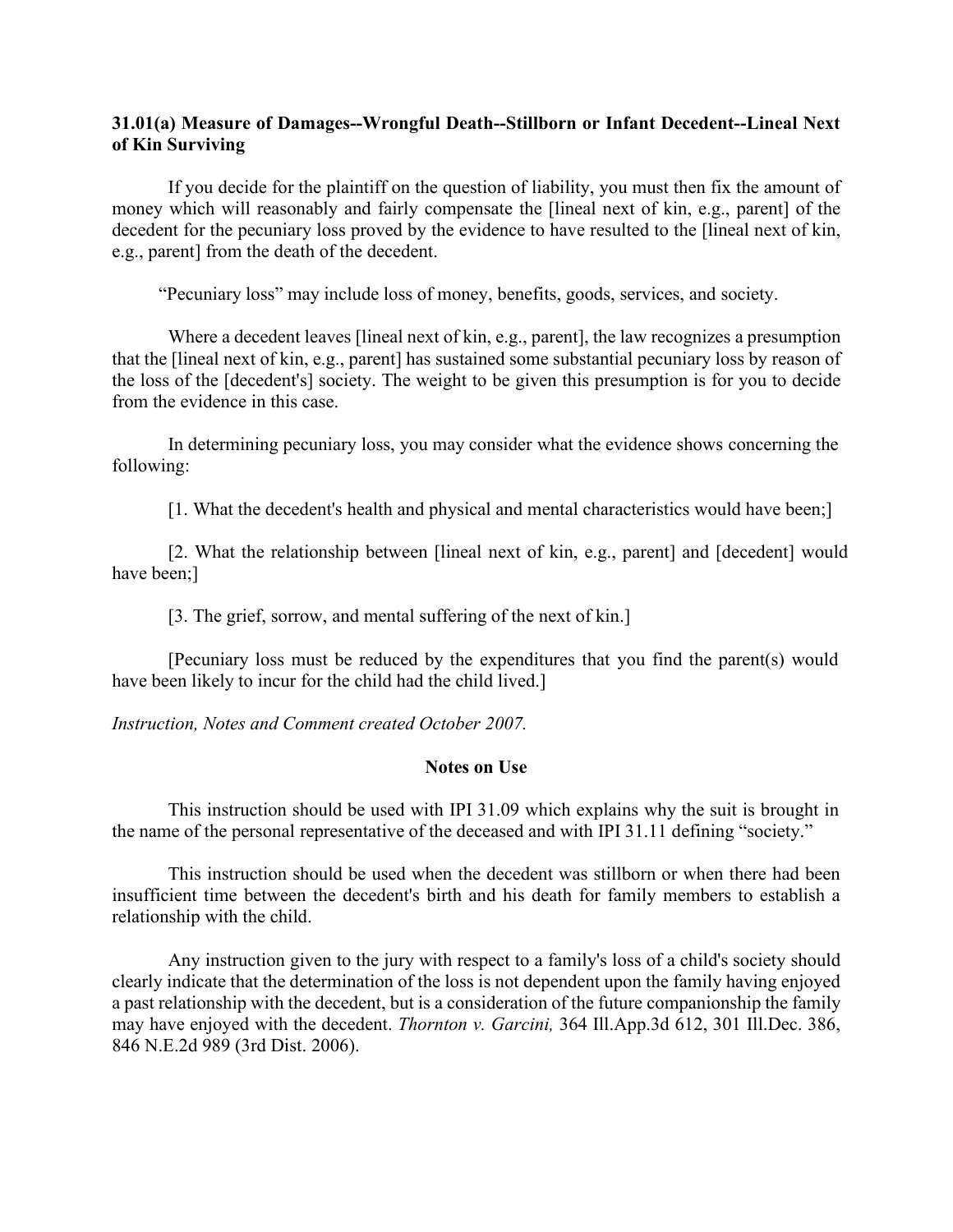For causes of action that accrue before May 31, 2007, paragraph 3 should be deleted from this instruction. Under P.A. 95-2, effective May 31, 2007, lineal next of kin may recover damages for their grief, sorrow, and mental suffering.

#### **Comment**

Regardless of the state of gestation, an unborn fetus is recognized as a person and the next of kin may recover damages for pecuniary loss resulting from the death of the fetus. *Seef v. Sutkus,*  145 Ill.2d 336, 164 Ill.Dec. 594, 583 N.E.2d 510 (1991); *Smith v. Mercy Hosp. & Med. Ctr.,* 203 Ill.App.3d 465, 148 Ill.Dec. 567, 560 N.E.2d 1164 (1st Dist. 1990); Illinois Wrongful Death Act, 740 ILCS 180/2.2. The next of kin's right to recover for loss of society does not depend upon whether there has been some exchange of society in the past, but whether but for the defendant's negligence, society would have been exchanged. *Seef*, 145 Ill.2d at 342, 164 Ill.Dec. 594, 583 N.E.2d at 513. Although consideration of the length, intensity, and quality of the relationship may in some cases be useful in measuring the magnitude of the next of kin's loss, it does not determine whether a loss occurred. *Seef*, 145 Ill.2d at 344, 164 Ill.Dec. 594, 583 N.E.2d at 514; *Thornton v. Garcini,* 364 Ill.App.3d 612, 301 Ill.Dec. 386, 846 N.E.2d 989 (3rd Dist. 2006).

\_\_\_\_\_\_\_\_\_\_\_\_\_\_\_\_\_\_\_\_\_\_\_\_\_\_\_\_\_\_\_\_\_\_\_\_\_\_\_\_\_\_\_\_\_\_\_\_\_\_\_\_\_\_\_\_\_\_\_\_\_\_\_\_\_\_\_\_\_\_\_\_\_\_\_\_\_\_\_\_\_\_\_\_\_\_\_\_\_\_\_\_\_\_\_\_\_\_\_\_\_\_\_\_\_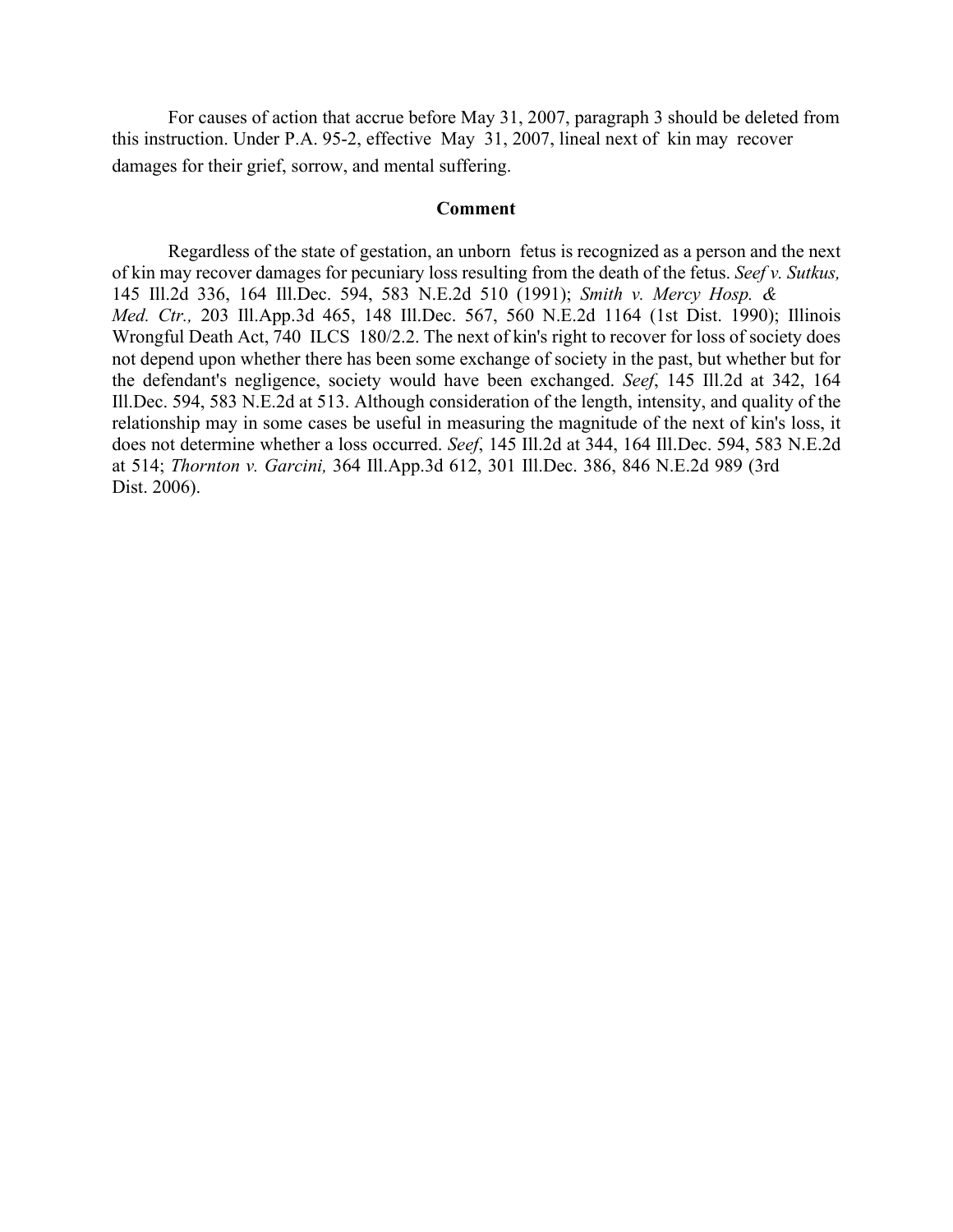# **31.02 Measure of Damages--Wrongful Death--Minor Child Decedent--Collateral Next of Kin Surviving**

If you decide for the plaintiff on the question of liability, you must then fix the amount of money which will reasonably and fairly compensate the [collateral next of kin, e.g., brother] of the decedent for the pecuniary loss proved by the evidence to have resulted to [collateral next of kin] from the death of the decedent. "Pecuniary loss" may include loss of money, benefits, goods, services, and society.

In determining pecuniary loss, you may consider what the evidence shows concerning the following:

[1. What (money,) (benefits,) (goods,) (and) (services) the decedent customarily contributed in the past;]

[2. What (money,) (benefits,) (goods,) (and) (services) the decedent was likely to have contributed in the future;]

[3. Decedent's age;]

[4. Decedent's health;]

[5. Decedent's physical and mental characteristics;]

[6. Decedent's habits of (industry,) (sobriety,) (and) (thrift);]

[7. Decedent's occupational abilities;]

[8. The grief, sorrow, and mental suffering of [collateral next of kin];]

[9. The relationship between [collateral next of kin] and [decedent].]

Whether pecuniary loss has been proved by the evidence is for you to determine.

*Instruction and Notes on Use revised June 2021; Comment revised October 2007.* 

### **Notes on Use**

Item 8 is a new addition to the instruction. Its inclusion is based on the 2007 amendment to the Wrongful Death Act, 740 ILCS 180/2. That amendment (P.A. 95-3) permits the recovery of damages for grief, sorrow, and mental suffering of the next of kin and applies to causes of action accruing on and after its effective date, May 31, 2007.

Use only those factors 1-9 which are applicable to the facts of the case.

This instruction should be used with IPI 31.09 which explains why the suit is brought in the name of the personal representative of the deceased.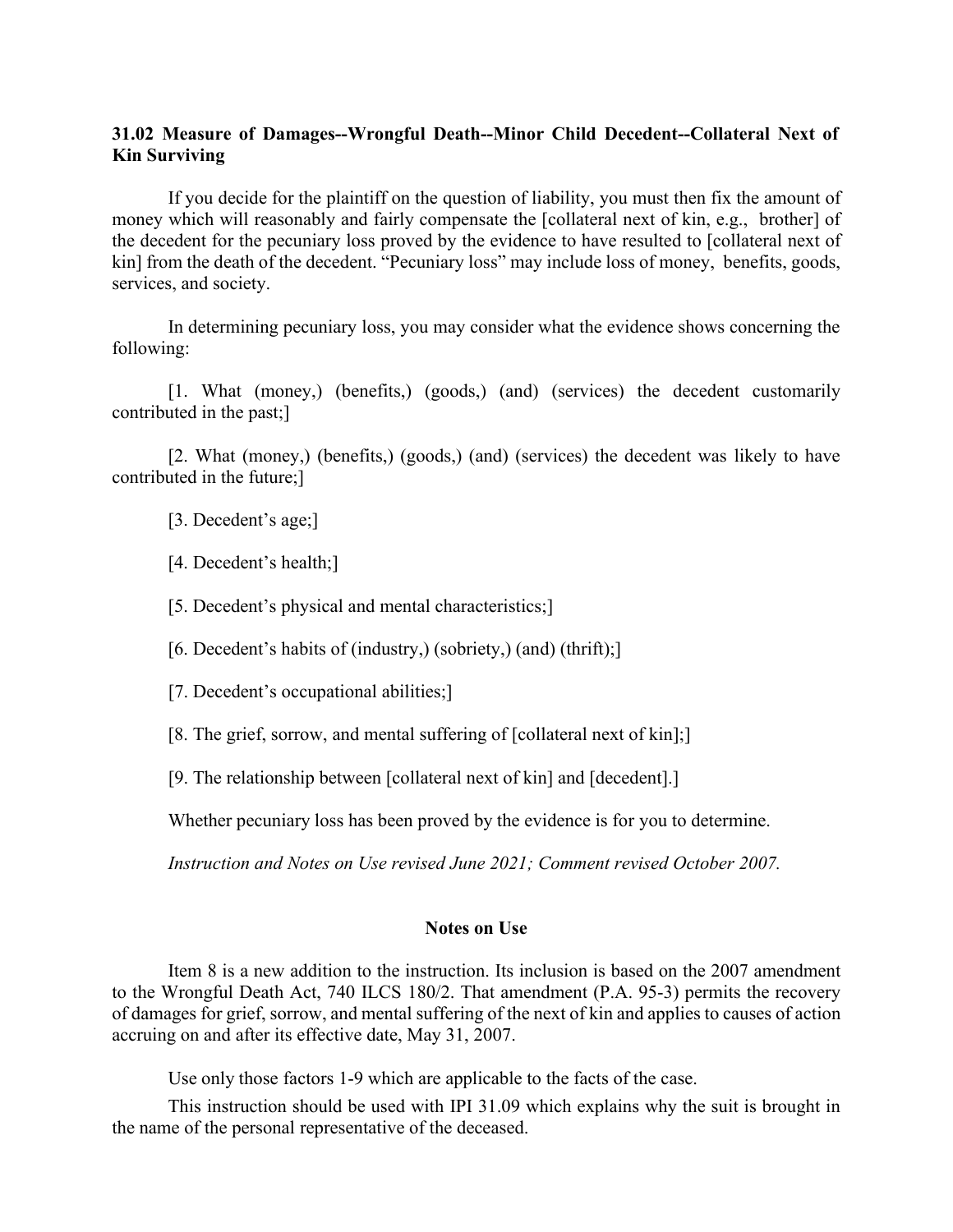This instruction should be used with IPI 31.11 defining "society" whenever loss of society is claimed.

### **Comment**

Resolving a conflict in the decisions of the appellate court, the Illinois Supreme Court has ruled that proven loss of a sibling's society is a "pecuniary injury" for which the other siblings can recover. *In re Estate of Finley,* 151 Ill.2d 95, 601 N.E.2d 699, 176 Ill.Dec. 1 (1992). Unlike surviving spouses and lineal heirs, however, siblings are not entitled to any presumption of loss of society damages. *Id.*

Since there is no presumption of loss of a sibling's society, and there never has been any presumption of any loss of support or other damages in the case of siblings or other collateral heirs (*Rhoads v. Chi. & A. R.R.*, 227 Ill. 328, 335, 81 N.E. 371, 373 (1907); *Wilcox v. Bierd,* 330 Ill. 571, 580, 162 N.E. 170, 174, 175 (1928); *Howlett v. Doglio,* 402 Ill. 311, 316, 83 N.E.2d 708, 711 (1949); *Shehy v. Bober,* 78 Ill.App.3d 1061, 398 N.E.2d 80, 34 Ill.Dec. 405 (1st Dist. 1979); *Dodson v. Richter,* 34 Ill.App.2d 22, 25, 180 N.E.2d 505, 507 (3d Dist. 1962)), it follows that only proven wrongful death damages are recoverable by collateral heirs.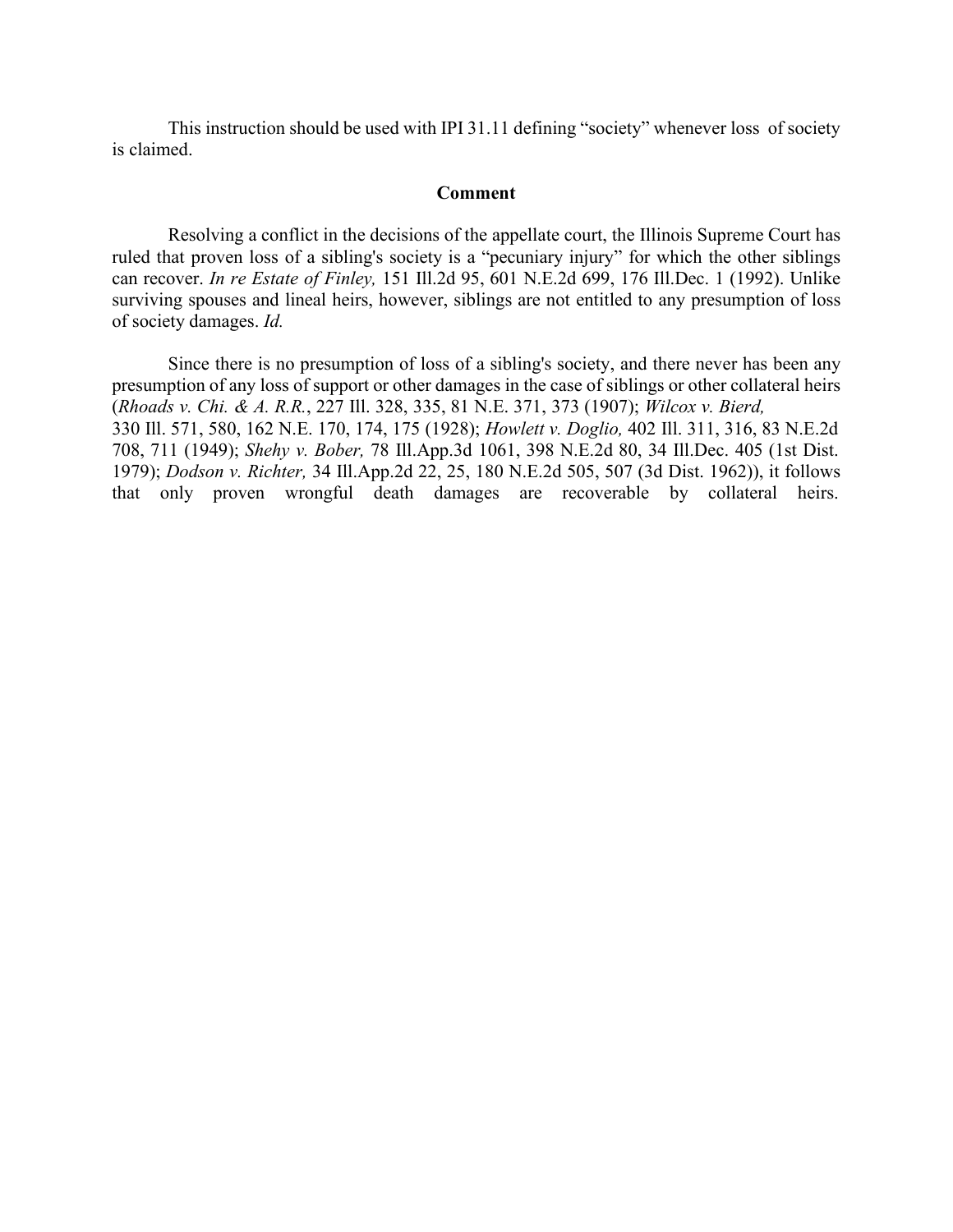# **31.02(a) Measure of Damages--Wrongful Death--Stillborn or Infant Decedent--Collateral Next of Kin Surviving**

If you decide for the plaintiff on the question of liability, you must then fix the amount of money which will reasonably and fairly compensate the [collateral next of kin, e.g., brother] of the decedent for the pecuniary loss proved by the evidence to have resulted to the [collateral next of kin, e.g., brother] from the death of the decedent. "Pecuniary loss" may include loss of money, benefits, goods, services, and society.

In determining pecuniary loss, you may consider what the evidence shows concerning the following:

[1. What the decedent's health and physical and mental characteristics would have been;]

[2. What the relationship between [collateral next of kin, e.g., brother] and [decedent] would have been;]

[3. The grief, sorrow, and mental suffering of the next of kin.]

Whether pecuniary loss has been proved by the evidence is for you to determine.

*Instruction, Notes on Use and Comment created October 2007.* 

### **Notes on Use**

This instruction should be used with IPI 31.09 which explains why the suit is brought in the name of the personal representative of the deceased and with IPI 31.11 defining "society."

This instruction should be used when the decedent was stillborn or when there had been insufficient time between the decedent's birth and his death for family members to establish a relationship with the child.

Any instruction given to the jury with respect to a family's loss of a child's society should clearly indicate that the determination of the loss is not dependent upon the family having enjoyed a past relationship with the decedent, but is a consideration of the future companionship the family may have enjoyed with the decedent. *Thornton v. Garcini,* 364 Ill.App.3d 612, 301 Ill.Dec. 386, 846 N.E.2d 989 (3rd Dist. 2006).

For causes of action that accrue before May 31, 2007, paragraph 3 should be deleted from this instruction. Under P.A. 95-2, effective May 31, 2007, lineal next of kin may recover damages for their grief, sorrow, and mental suffering.

### **Comment**

Regardless of the state of gestation, an unborn fetus is recognized as a person and the next of kin may recover damages for pecuniary loss resulting from the death of the fetus. *Seef v.*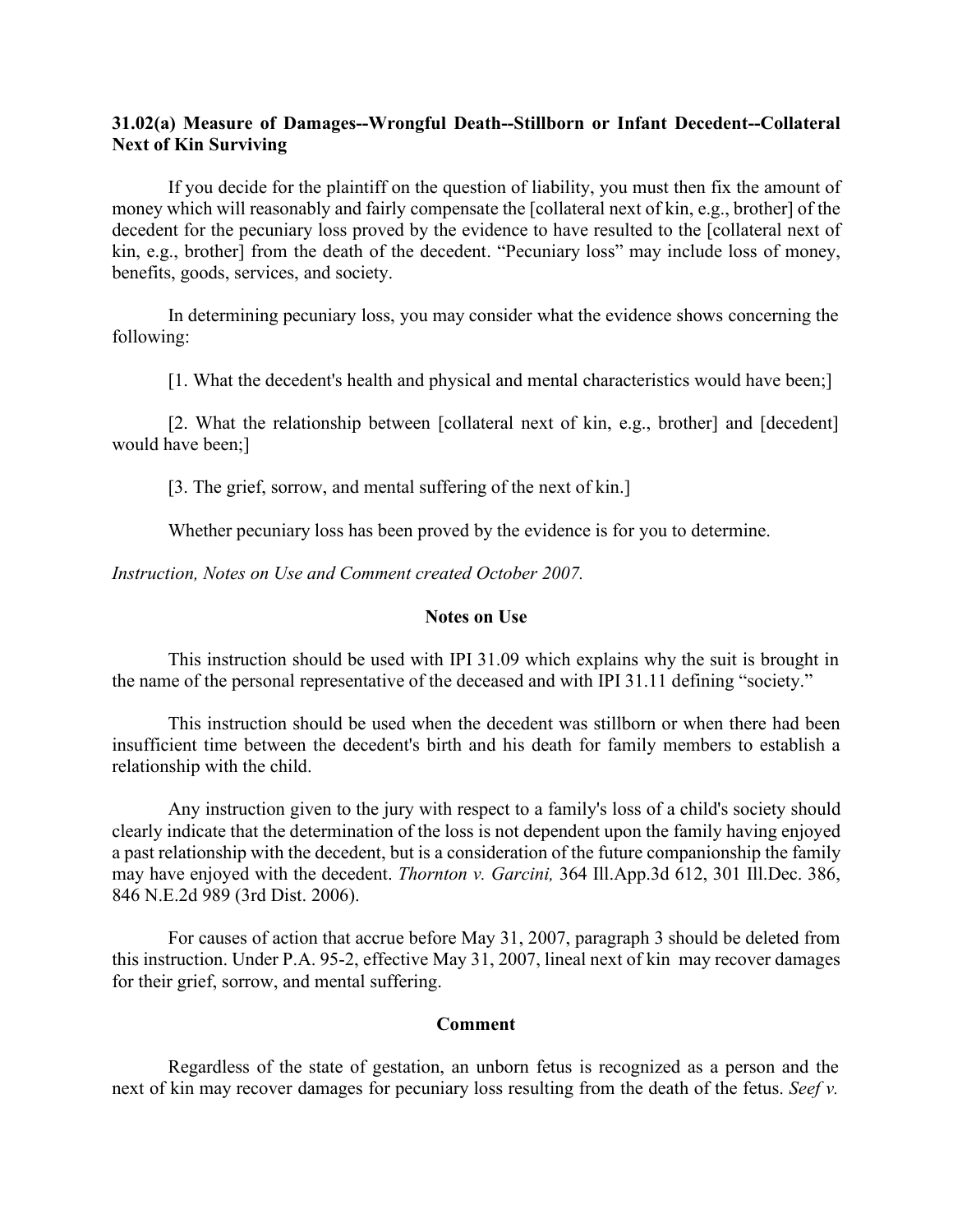*Sutkus,* 145 Ill.2d 336, 164 Ill.Dec. 594, 583 N.E.2d 510 (1991); *Smith v. Mercy Hosp. & Med. Ctr.,* 203 Ill.App.3d 465, 148 Ill.Dec. 567, 560 N.E.2d 1164 (1st Dist. 1990); *Illinois Wrongful Death Act, 740 ILCS 180/2.2. The next of kin's right to recover for loss of society does* not depend upon whether there has been some exchange of society in the past, but whether but for the defendant's negligence, society would have been exchanged. *Seef*, 145 Ill.2d at 342, 164 Ill.Dec. 594, 583 N.E.2d at 513. Although consideration of the length, intensity, and quality of the relationship may in some cases be useful in measuring the magnitude of the next of kin's loss,it does not determine whether a loss occurred. *Seef*, 145 Ill.2d at 344, 164 Ill.Dec. 594, 583 N.E.2d at 514; *Thornton v. Garcini,* 364 Ill.App.3d 612, 301 Ill.Dec. 386, 846 N.E.2d 989 (3rd Dist. 2006).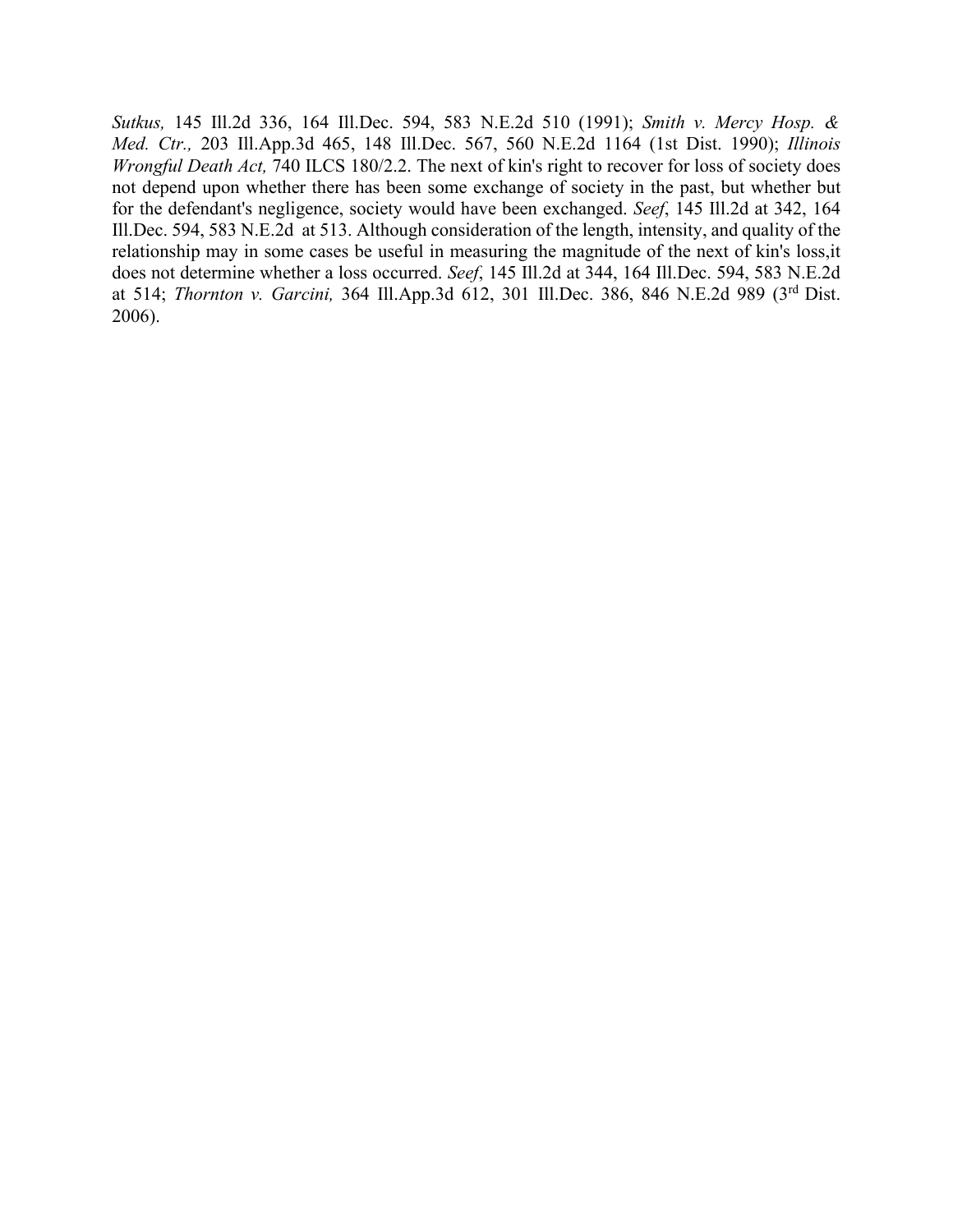# **31.03 Measure of Damages--Wrongful Death--Minor Child Decedent--Lineal and Collateral Next of Kin Surviving**

If you decide for the plaintiff on the question of liability, you must then fix the amount of money which will reasonably and fairly compensate the [lineal and collateral next of kin, e.g., brother, parent, etc.] of the decedent for the pecuniary loss proved by the evidence to have resulted to [the lineal and collateral next of kin] from the death of the decedent. "Pecuniary loss" may include loss of money, benefits, goods, services, and society.

Where a decedent leaves [lineal next of kin], the law recognizes a presumption that the [lineal next of kin] have sustained some substantial pecuniary loss by reason of the loss of the child's society. The weight to be given this presumption is for you to decide from the evidence in this case.

There is no presumption of pecuniary loss to the [collateral next of kin] of the decedent.

In determining pecuniary loss, you may consider what the evidence shows concerning the following:

[1. What (money,) (benefits,) (goods,) (and) (services) the decedent customarily contributed in the past;]

[2. What (money,) (benefits,) (goods,) (and) (services) the decedent was likely to have contributed in the future;]

[3. Decedent's age;]

[4. Decedent's health;]

[5. Decedent's physical and mental characteristics;]

[6. Decedent's habits of (industry,) (sobriety,) (and) (thrift);]

[7. Decedent's occupational abilities;]

[8. The grief, sorrow, and mental suffering of [next of kin];]

[9. The relationship between [lineal and collateral next of kin] and [decedent].]

[Pecuniary loss must be reduced by the expenditures that you find the parent(s) would have been likely to incur for the child had the child lived.

 $\_$  ,  $\_$  ,  $\_$  ,  $\_$  ,  $\_$  ,  $\_$  ,  $\_$  ,  $\_$  ,  $\_$  ,  $\_$  ,  $\_$  ,  $\_$  ,  $\_$  ,  $\_$  ,  $\_$  ,  $\_$  ,  $\_$  ,  $\_$  ,  $\_$  ,  $\_$  ,  $\_$  ,  $\_$  ,  $\_$  ,  $\_$  ,  $\_$  ,  $\_$  ,  $\_$  ,  $\_$  ,  $\_$  ,  $\_$  ,  $\_$  ,  $\_$  ,  $\_$  ,  $\_$  ,  $\_$  ,  $\_$  ,  $\_$  ,

*Instruction and Notes on Use revised June 2021; Comment revised October 2007.*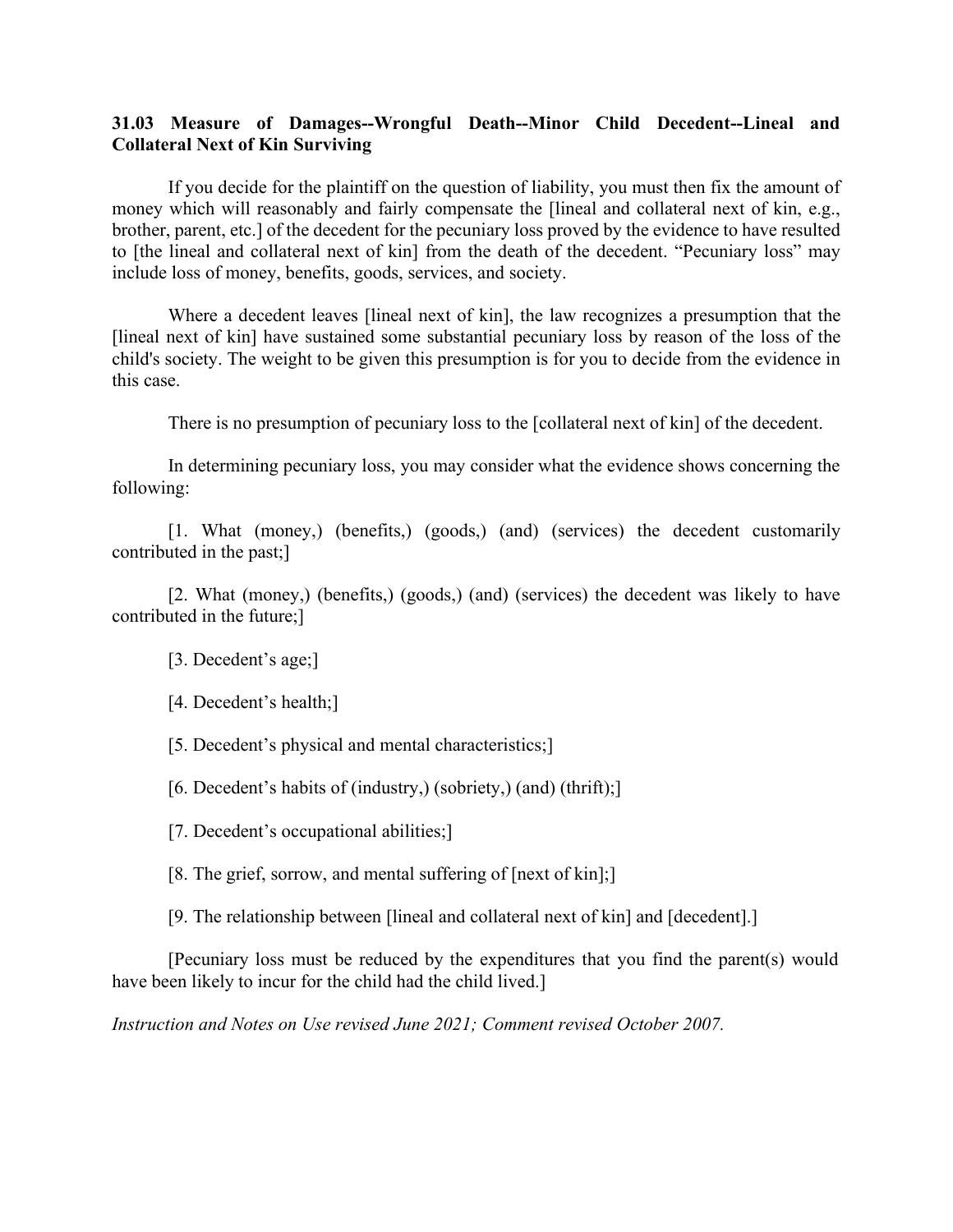### **Notes on Use**

Item 8 is a new addition to the instruction. Its inclusion is based on the 2007 amendment to the Wrongful Death Act, 740 ILCS 180/2. That amendment (P.A. 95-3) permits the recovery of damages for grief, sorrow, and mental suffering of the next of kin and applies to causes of action accruing on and after its effective date, May 31, 2007.

Use only those factors 1-9 which are applicable to the facts of the case.

This instruction should be used with IPI 31.09 which explains why the suit is brought in the name of the personal representative of the deceased.

This instruction should be used with IPI 31.11 defining "society" whenever loss of society is claimed.

### **Comment**

 $\_$  ,  $\_$  ,  $\_$  ,  $\_$  ,  $\_$  ,  $\_$  ,  $\_$  ,  $\_$  ,  $\_$  ,  $\_$  ,  $\_$  ,  $\_$  ,  $\_$  ,  $\_$  ,  $\_$  ,  $\_$  ,  $\_$  ,  $\_$  ,  $\_$  ,  $\_$  ,  $\_$  ,  $\_$  ,  $\_$  ,  $\_$  ,  $\_$  ,  $\_$  ,  $\_$  ,  $\_$  ,  $\_$  ,  $\_$  ,  $\_$  ,  $\_$  ,  $\_$  ,  $\_$  ,  $\_$  ,  $\_$  ,  $\_$  ,

*See* Comments to IPI 31.01 and 31.02.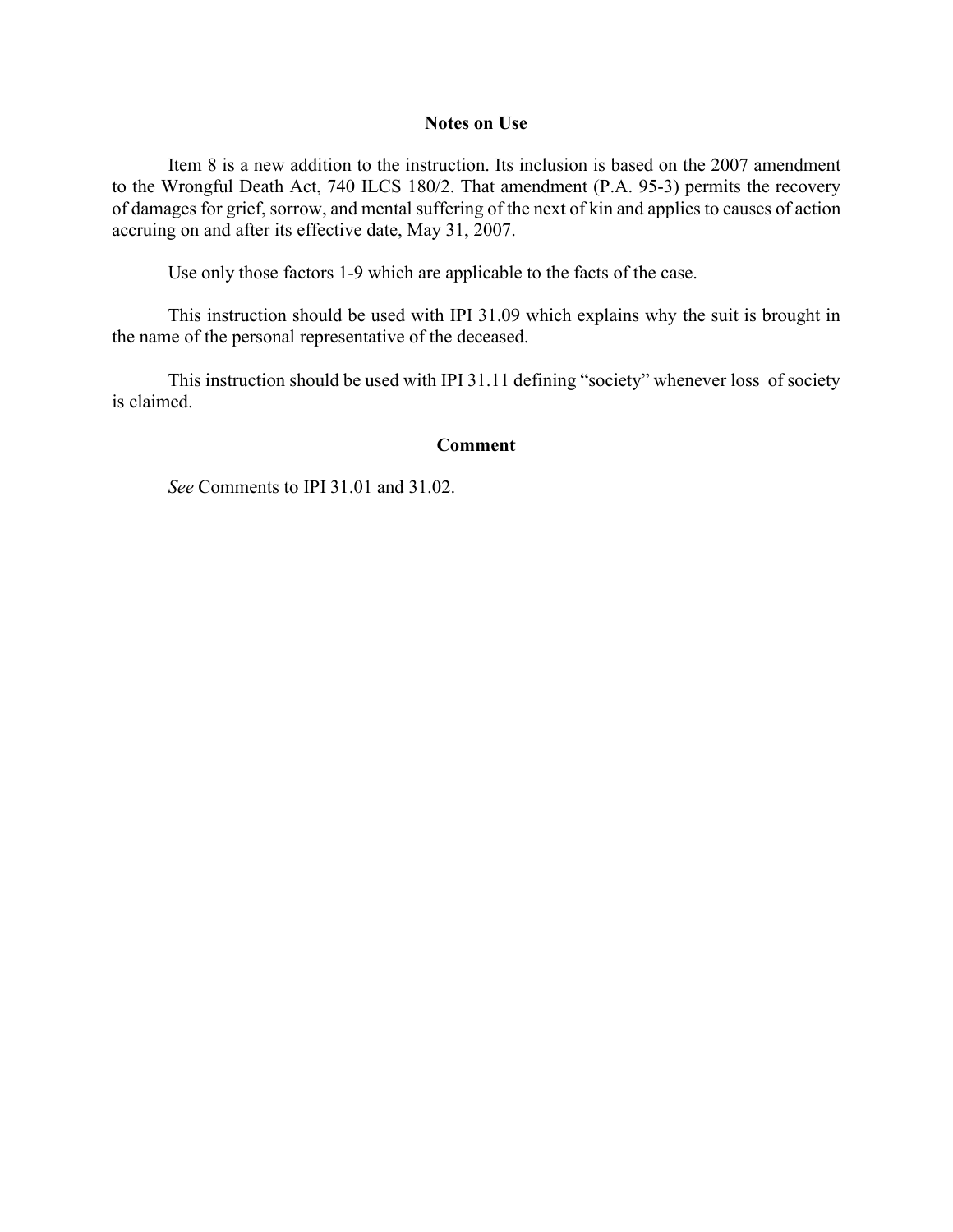# **31.03(a) Measure of Damages--Wrongful Death--Stillborn or Infant Decedent--Lineal and Collateral Next of Kin Surviving**

If you decide for the plaintiff on the question of liability, you must then fix the amount of money which will reasonably and fairly compensate the [lineal and collateral next of kin, e.g., parent, brother, etc.] of the decedent for the pecuniary loss proved by the evidence to have resulted to the [lineal and collateral next of kin, e.g., parent, brother, etc.] from the death of the decedent.

"Pecuniary loss" may include loss of money, benefits, goods, services, and society.

Where a decedent leaves [lineal next of kin, e.g., parent], the law recognizes a presumption that the [lineal next of kin, e.g., parent] has sustained some substantial pecuniary loss by reason of the loss of the child's society. The weight to be given this presumption is for you to decide from the evidence in this case.

There is no presumption of pecuniary loss to a [collateral next of kin, e.g., brother] of the decedent.

In determining pecuniary loss, you may consider what the evidence shows concerning the following:

[1. What the decedent's health and physical and mental characteristics would have been;]

[2. What the relationship between [collateral next of kin, e.g., brother] and [decedent] would have been;]

[3. The grief, sorrow, and mental suffering of the next of kin.]

[Pecuniary loss must be reduced by the expenditures that you find the parent(s) would have been likely to incur for the child had the child lived.]

*Instruction, Notes on Use and Comment created October 2007.* 

### **Notes on Use**

This instruction should be used with IPI 31.09 which explains why the suit is brought in the name of the personal representative of the deceased and with IPI 31.11 defining "society."

This instruction should be used when the decedent was stillborn or when there had been insufficient time between the decedent's birth and his death for family members to establish a relationship with the child.

Any instruction given to the jury with respect to a family's loss of a child's society should clearly indicate that the determination of the loss is not dependent upon the family having enjoyed a past relationship with the decedent, but is a consideration of the future companionship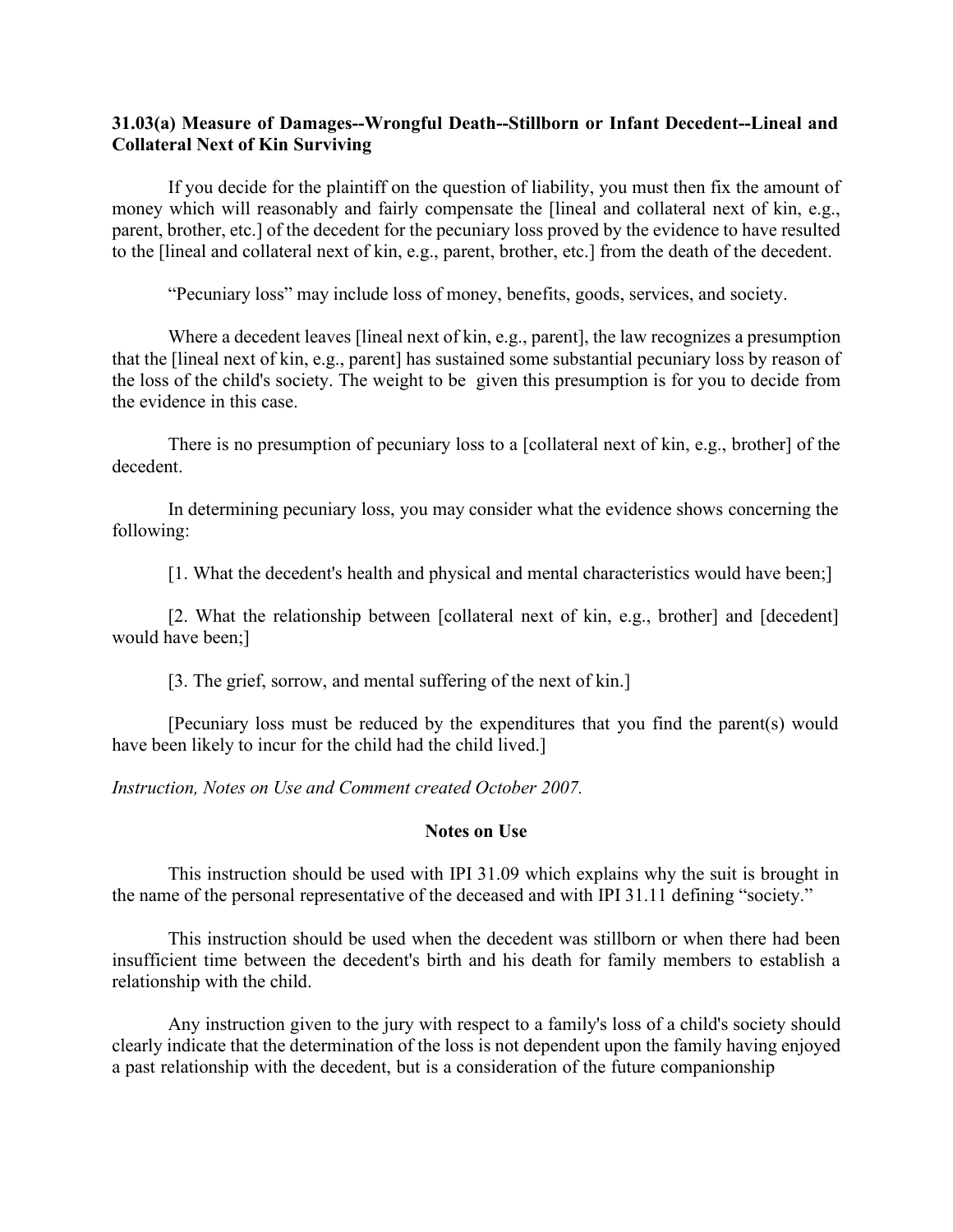the family may have enjoyed with the decedent. *Thornton v. Garcini,* 364 Ill.App.3d 612, 301 Ill.Dec. 386, 846 N.E.2d 989 (3rd Dist. 2006).

For causes of action that accrue before May 31, 2007, paragraph 3 should be deleted from this instruction. Under P.A. 95-2, effective May 31, 2007, lineal next of kin may recover damages for their grief, sorrow, and mental suffering.

### **Comment**

Regardless of the state of gestation, an unborn fetus is recognized as a person and the next of kin may recover damages for pecuniary loss resulting from the death of the fetus. *Seef v. Sutkus,*  145 Ill.2d 336, 164 Ill.Dec. 594, 583 N.E.2d 510 (1991); *Smith v. Mercy Hosp. & Med. Ctr.,* 203 Ill.App.3d 465, 148 Ill.Dec. 567, 560 N.E.2d 1164 (1st Dist. 1990); Illinois Wrongful Death Act, 740 ILCS 180/2.2. The next of kin's right to recover for loss of society does not depend upon whether there has been some exchange of society in the past, but whether but for the defendant's negligence, society would have been exchanged. *Seef*, 145 Ill.2d at 342, 164 Ill.Dec. 594, 583 N.E.2d at 513. Although consideration of the length, intensity, and quality of the relationship may in some cases be useful in measuring the magnitude of the next of kin's loss, it does not determine whether a loss occurred. *Seef*, 145 Ill.2d at 344, 164 Ill.Dec. 594, 583 N.E.2d at 514; *Thornton v. Garcini,* 364 Ill.App.3d 612, 301 Ill.Dec. 386, 846 N.E.2d 989 (3rd Dist. 2006).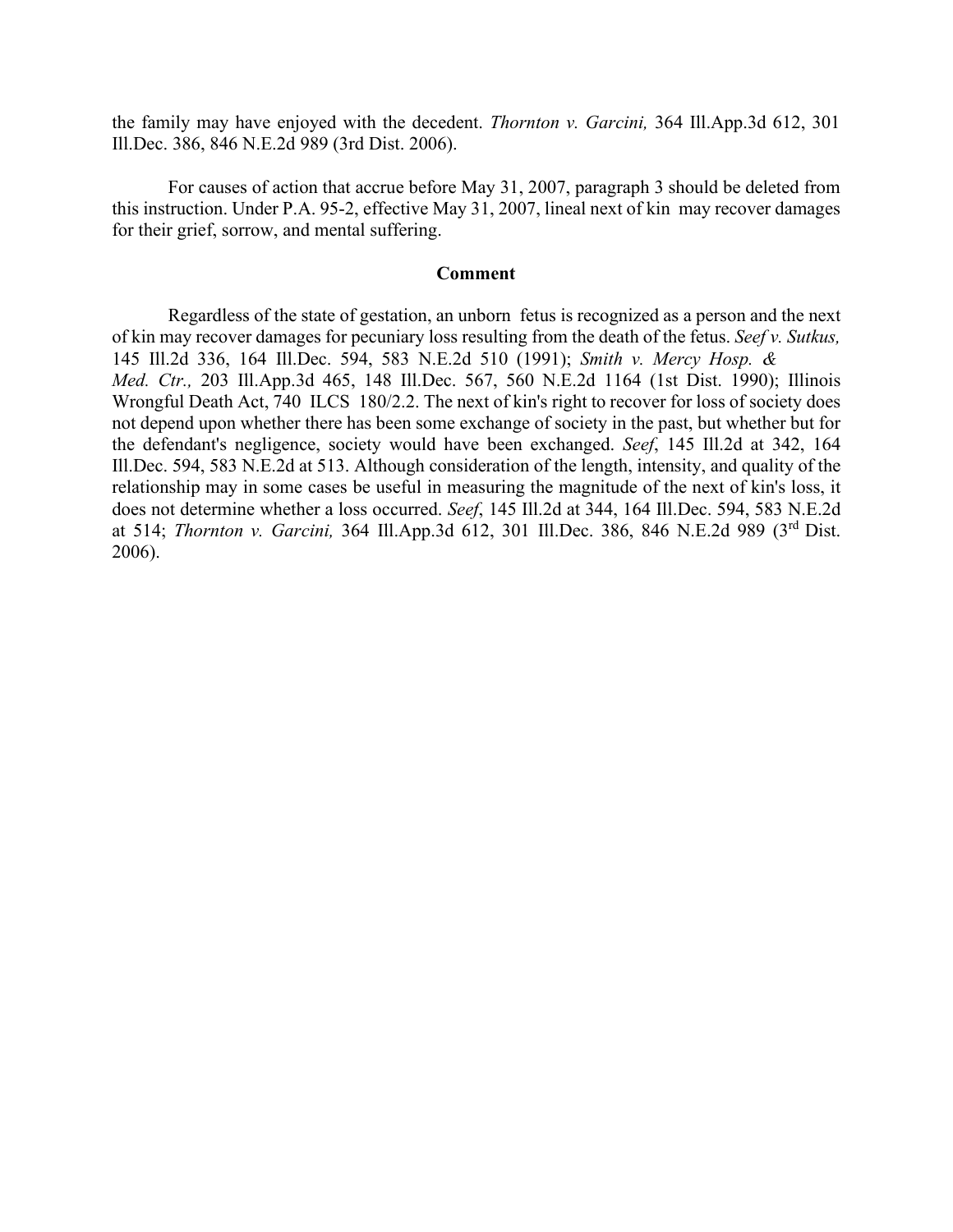# **31.04 Measure of Damages--Wrongful Death--Adult Decedent--Widow and/or Lineal Next of Kin Surviving**

If you decide for the plaintiff on the question of liability, you must then fix the amount of money which will reasonably and fairly compensate the [lineal next of kin, e.g., widow] of the decedent for the pecuniary loss proved by the evidence to have resulted to the [lineal next of kin] of the decedent. "Pecuniary loss" may include loss of money, benefits, goods, services, [and] society [and sexual relations].

Where a decedent leaves [lineal next of kin], the law recognizes a presumption that the [lineal next of kin] have sustained some substantial pecuniary loss by reason of the death. The weight to be given this presumption is for you to decide from the evidence in this case.

In determining pecuniary loss, you may consider what the evidence shows concerning the following:

[1. What (money,) (benefits,) (goods,) (and) (services) the decedent customarily contributed in the past;]

[2. What (money,) (benefits,) (goods,) (and) (services) the decedent was likely to have contributed in the future;]

[3. Decedent's personal expenses (and other deductions);]

[4. What instruction, moral training, and superintendence of education the decedent might reasonably have been expected to give decedent's child had decedent lived;]

[5. Decedent's age;]

[6. Decedent's health;]

[7. Decedent's habits of (industry,) (sobriety,) (and) (thrift);]

[8. Decedent's occupational abilities;]

[9. The grief, sorrow, and mental suffering of [next of kin];]

[10. The relationship between [lineal next of kin, e.g. son] and [decedent].]

[11. The marital relationship that existed between [widow/widower] and [decedent].]

[Widow/widower] is not entitled to damages for loss of [decedent's] society and sexual relations after [date of remarriage].

*Instruction and Notes on Use revised June 2021; Comment revised October 2007.*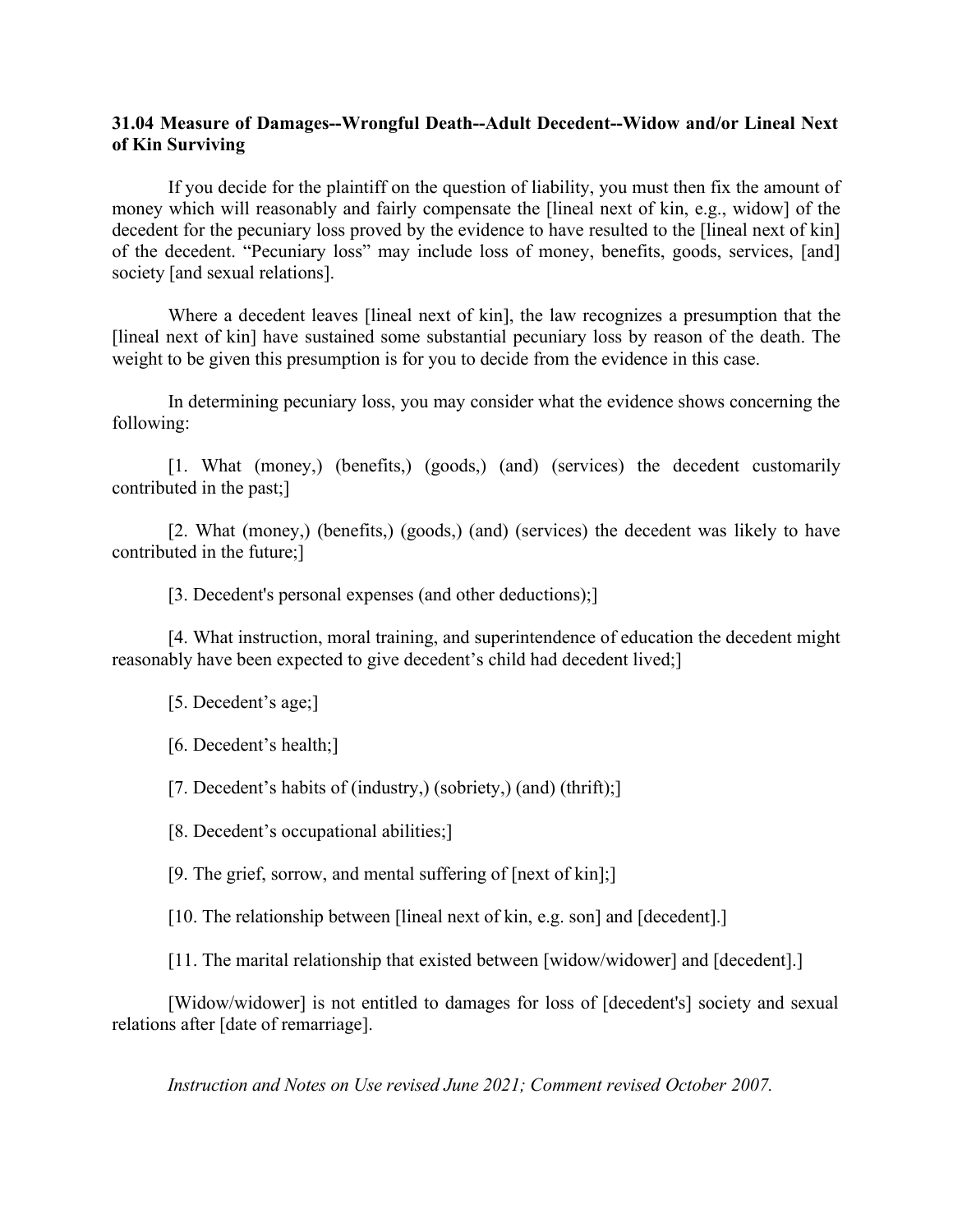#### **Notes on Use**

Use only those factors 1-11 which are applicable to the facts of this case. If the surviving spouse has remarried, the bracketed paragraph should be utilized to insert the date of the remarriage. *See Carter v. Chi. & Ill. Midland Ry. Co.,* 130 Ill.App.3d 431, 474 N.E.2d 458, 85 Ill.Dec. 730 (4th Dist. 1985).

This instruction should be used with IPI 31.09 which explains why the suit is brought in the name of the personal representative of the deceased.

This instruction should be used with IPI 31.11 defining "society" whenever loss of society is claimed.

Item 9 is a new addition to the instruction. Its inclusion is based on the 2007 amendmentto the Wrongful Death Act, 740 ILCS 180/2. That amendment (P.A. 95-3) permits the recoveryof damages for grief, sorrow, and mental suffering of the next of kin and applies to causes of action accruing on and after its effective date, May 31, 2007.

#### **Comment**

Various factors in addition to loss of support or monetary contributions are proper in determining pecuniary damages. *Rasmussen v. Clark,* 346 Ill.App. 181, 104 N.E.2d 325 (2d Dist. 1952) (decedent's payment of utility bills and personal services at home); *Hudnut v. Schmidt,* 324 Ill.App. 548, 58 N.E.2d 929 (3d Dist. 1944) (mental and physical capacity, habits of industry and sobriety, usual earnings and probability of future earnings); *O'Brien v. Chi. & N.W. Ry. Co.,* 329 Ill.App. 382, 68 N.E.2d 638 (2d Dist. 1946) (prospects of increased earnings from inflation and rise of cost of living); *Hall v. Gillins,* 13 Ill.2d 26, 147 N.E.2d 352 (1958) (loss of father's instruction and moral training); *Flynn v. Fogarty,* 106 Ill. 263 (1883) (net income); *Kaiserman v. Bright,* 61 Ill.App.3d 67, 377 N.E.2d 261, 18 Ill.Dec. 108 (1st Dist. 1978) (future support and attention, care, superintendence, and education); *Ill. Cent. R. Co. v. Baches,* 55 Ill. 379 (1870) (prospective pecuniary benefits); *Graul v. Adrian,* 32 Ill.2d 345, 205 N.E.2d 444 (1965) (value of decedent's contributions to family unit); *Elliott v. Willis*, 92 Ill.2d 530, 442 N.E.2d 163,65 Ill.Dec. 852 (1982) (loss of consortium, consisting of society, companionship, and sexual relations, by the surviving spouse); *Bullard v. Barnes,* 102 Ill.2d 505, 468 N.E.2d 1228, 82 Ill.Dec. 448 (1984) (loss of a minor child's society by the parent); *Prendergast v. Cox,* 128 Ill.App.3d 84, 470 N.E.2d 34, 83 Ill.Dec. 279 (1st Dist. 1984) (loss of unmarried adult child's society by parents); *In re Estate of Keeling,* 133 Ill.App.3d 226, 478 N.E.2d 871, 88 Ill.Dec. 380 (3d Dist. 1985) (loss of parent's society by an adult child).

"Other deductions" do not include income taxes. *See Klawonn v. Mitchell,* 105 Ill.2d 450, 475 N.E.2d 857, 86 Ill.Dec. 478 (1985); *cf. McCann v. Lisle--Woodridge Fire Prot. Dist.,* 115 Ill.App.3d 702, 450 N.E.2d 1311, 71 Ill.Dec. 432 (2d Dist. 1983).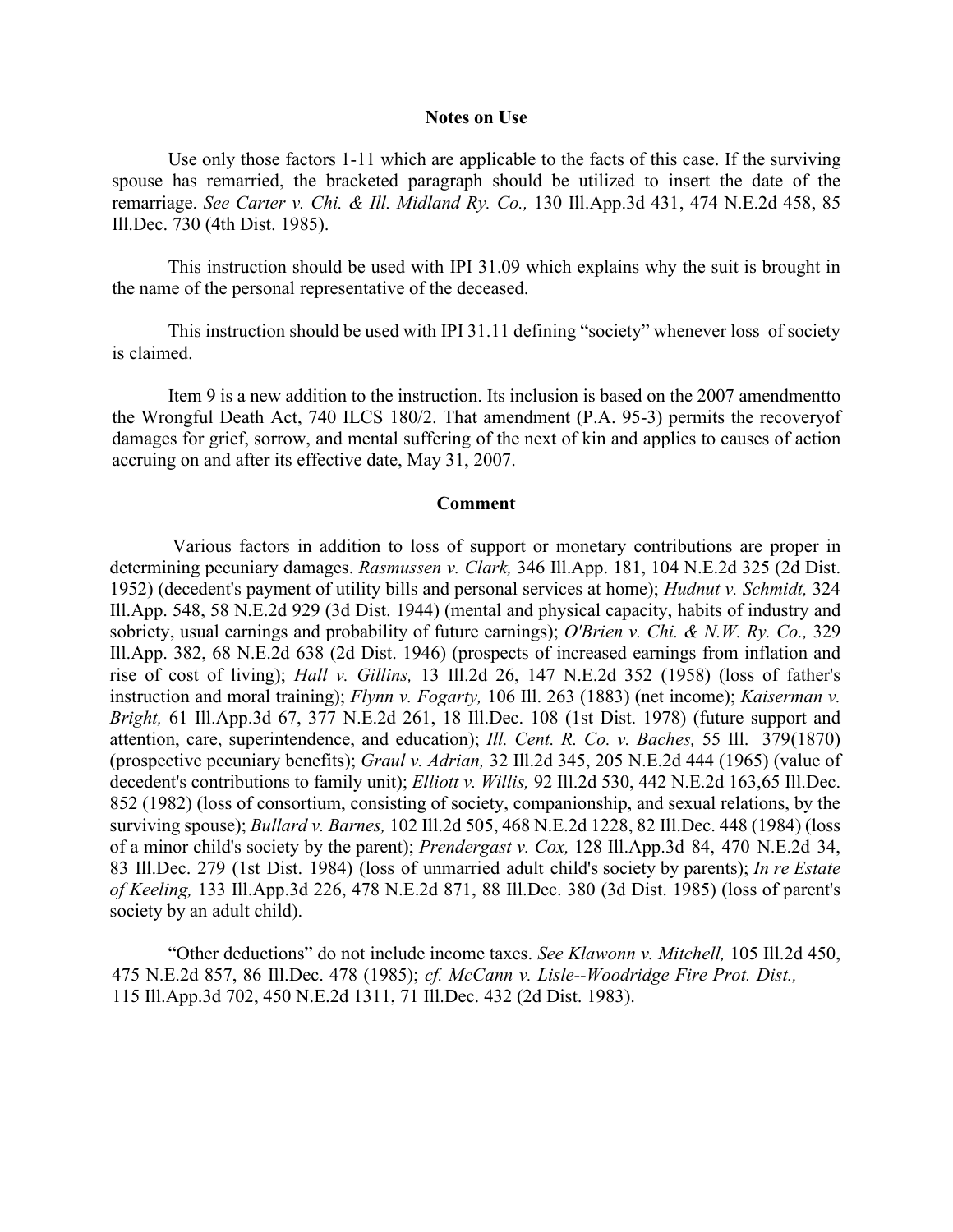In *Carter v. Chi. & Ill. Midland Ry. Co.,* 130 Ill.App.3d 431, 474 N.E.2d 458, 85 Ill.Dec. 730 (4th Dist. 1985), it was held that there can be no claim for loss of consortium by a spouse for the period of time after his or her remarriage.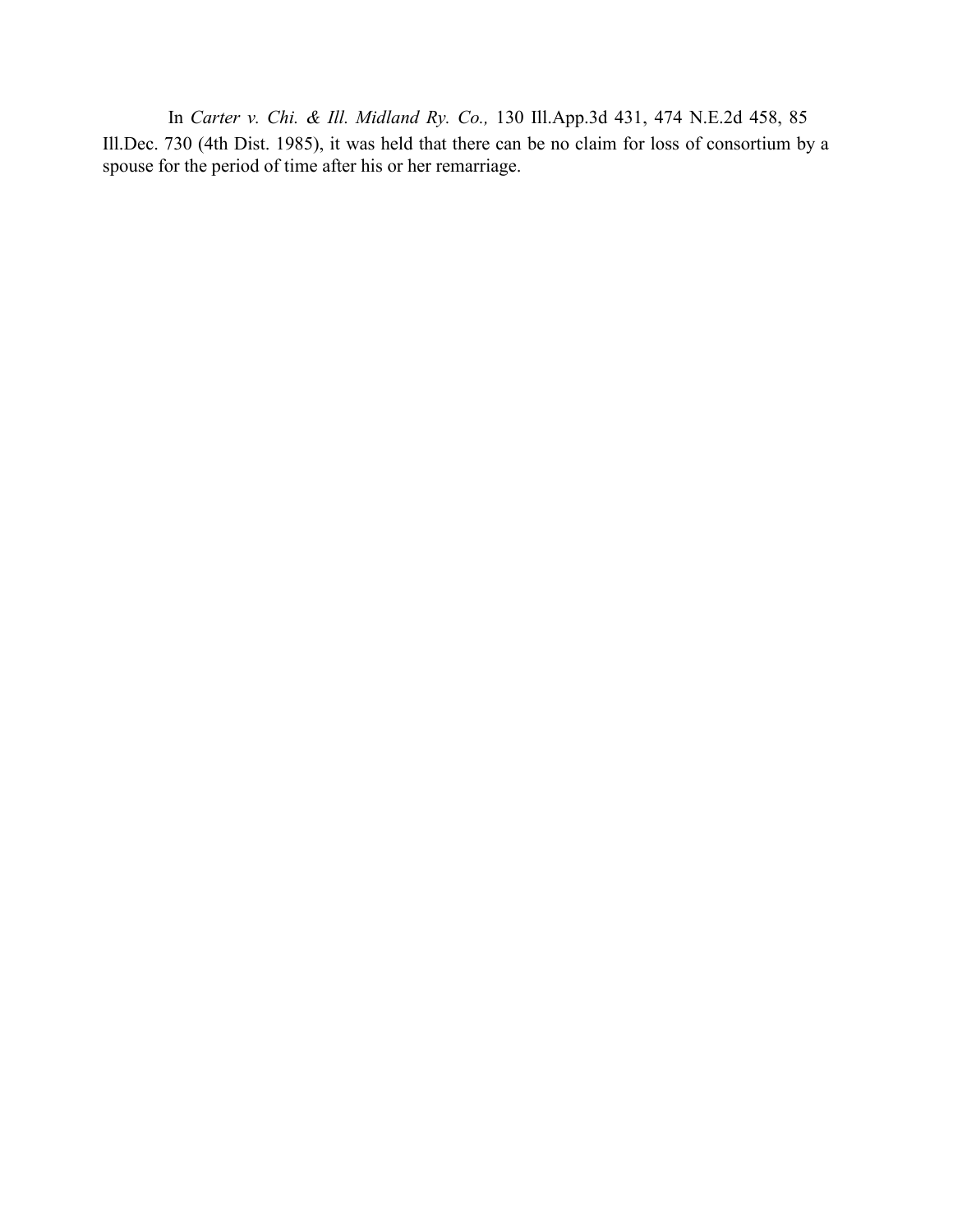# **31.05 Measure of Damages--Wrongful Death--Adult Decedent--Collateral Next of Kin Surviving**

If you decide for the plaintiff on the question of liability, you must then fix the amount of money which will reasonably and fairly compensate the [collateral next of kin] of the decedent for the pecuniary loss proved by the evidence to have resulted to the [collateral next of kin] from the death of the decedent. "Pecuniary loss" may include loss of money, benefits, goods, services, [and] society.

In determining pecuniary loss, you may consider what the evidence shows concerning the following:

[1. What (money,) (benefits,) (goods,) (and) (services) the decedent customarily contributed in the past;]

[2. What (money,) (benefits,) (goods,) (and) (services) the decedent was likely to have contributed in the future;]

[3. Decedent's personal expenses (and other deductions);]

[4. Decedent's age;]

[5. Decedent's health;]

[6. Decedent's physical and mental characteristics;]

[7. Decedent's habits of (industry,) (sobriety,) (and) (thrift);]

[8. Decedent's occupational abilities;]

[9. The grief, sorrow, and mental suffering of [collateral next of kin];]

[10. The relationship between [collateral next of kin] and [decedent].]

Whether pecuniary loss has been proved by the evidence is for you to determine.

*Instruction and Notes on Use revised June 2021; Comment revised October 2007.* 

### **Notes on Use**

Item 9 is a new addition to the instruction. Its inclusion is based on the 2007 amendment to the Wrongful Death Act, 740 ILCS 180/2. That amendment (P.A. 95-3) permits the recoveryof damages for grief, sorrow, and mental suffering of the next of kin and applies to causes of action accruing on and after its effective date, May 31, 2007.Use only those factors 1-10 which have a basis in the evidence.

This instruction should be used with IPI 31.09 which explains why the suit is brought in the name of the personal representative of the deceased.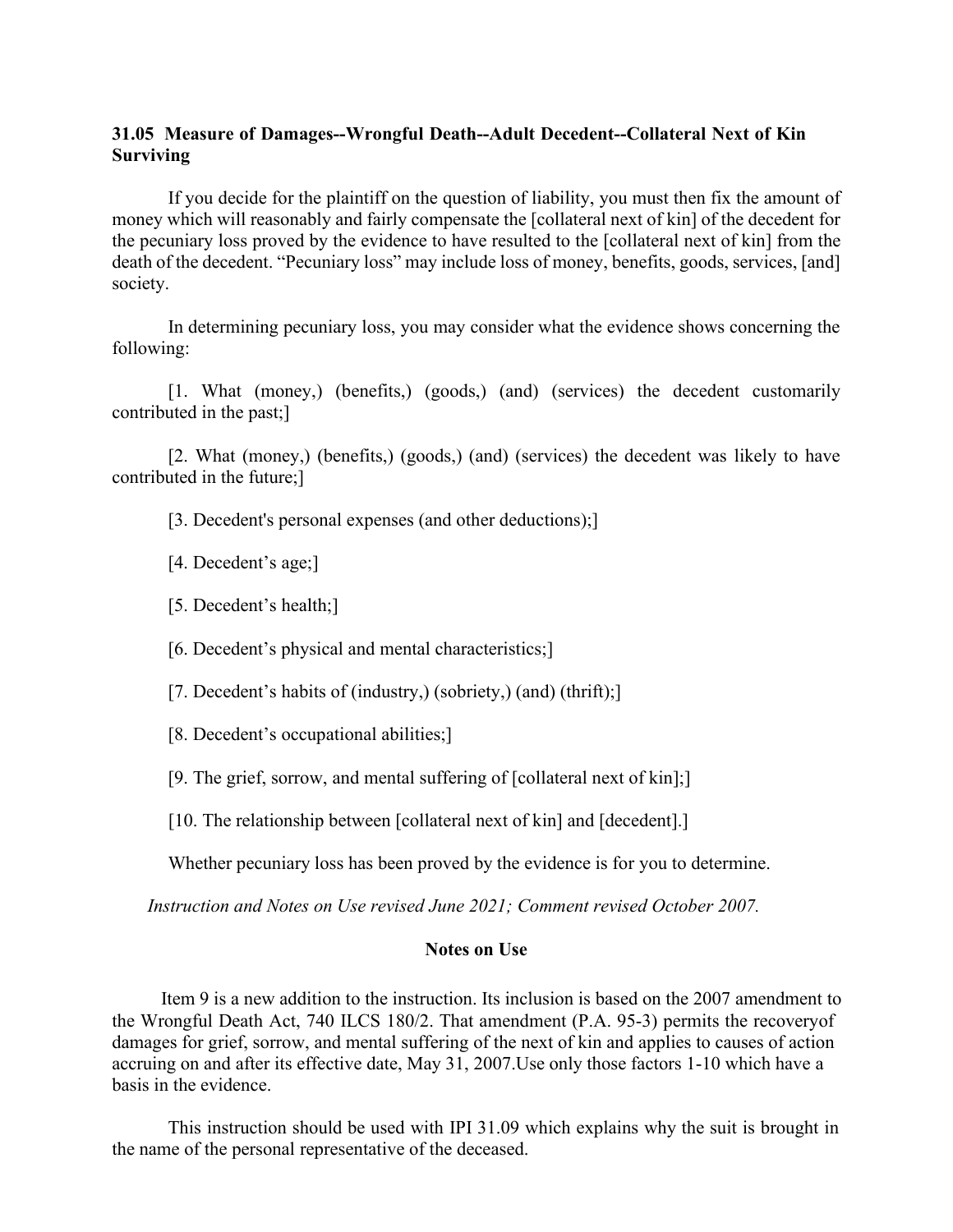This instruction should be used with IPI 31.11 defining "society" whenever loss of society is claimed.

# **Comment**

 $\_$  ,  $\_$  ,  $\_$  ,  $\_$  ,  $\_$  ,  $\_$  ,  $\_$  ,  $\_$  ,  $\_$  ,  $\_$  ,  $\_$  ,  $\_$  ,  $\_$  ,  $\_$  ,  $\_$  ,  $\_$  ,  $\_$  ,  $\_$  ,  $\_$  ,  $\_$  ,  $\_$  ,  $\_$  ,  $\_$  ,  $\_$  ,  $\_$  ,  $\_$  ,  $\_$  ,  $\_$  ,  $\_$  ,  $\_$  ,  $\_$  ,  $\_$  ,  $\_$  ,  $\_$  ,  $\_$  ,  $\_$  ,  $\_$  ,

*See* Comments to IPI 31.02 and 31.04.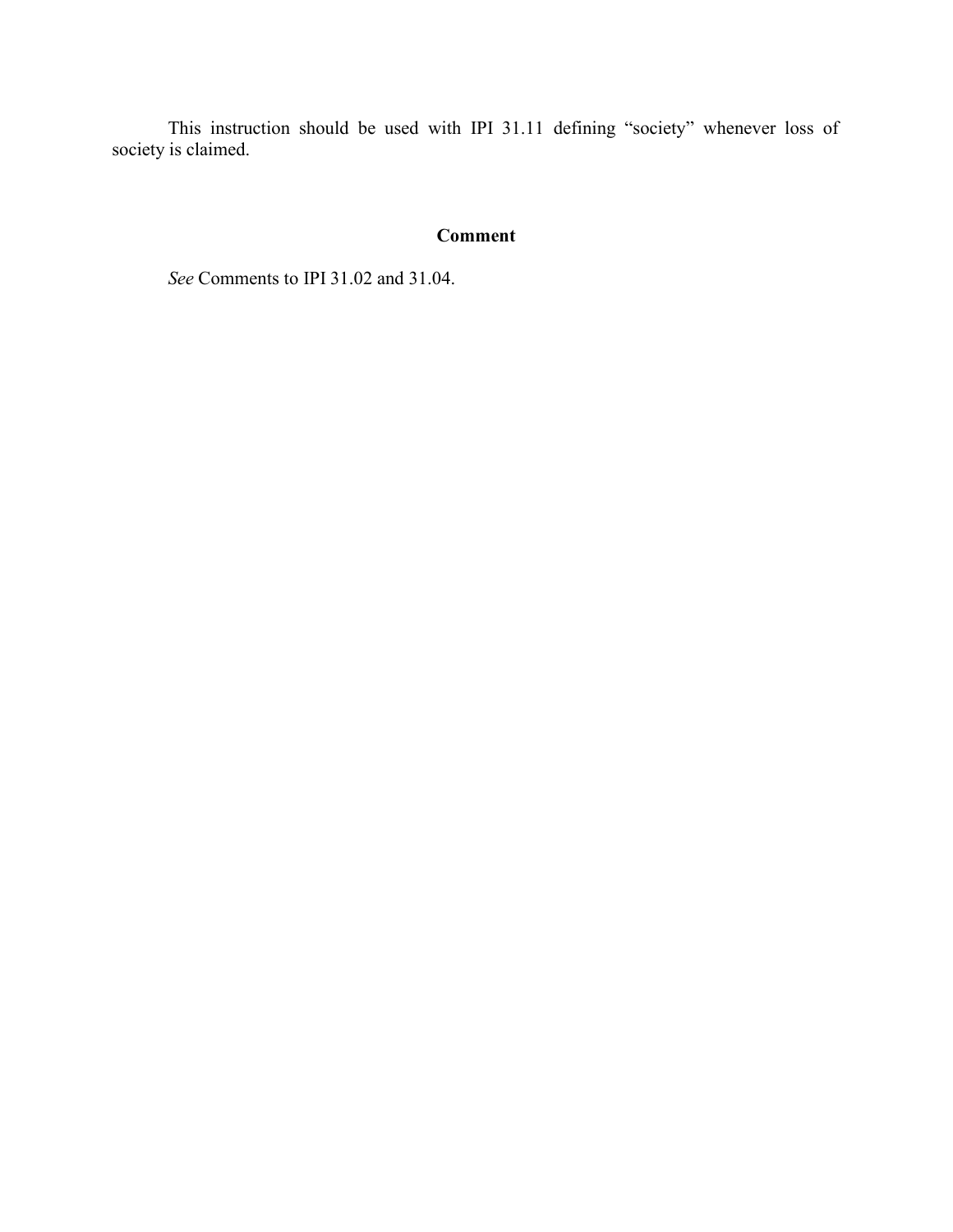## **31.06 Measure of Damages--Wrongful Death--Unmarried Adult Decedent--Lineal and Collateral Next of Kin Surviving**

If you decide for the plaintiff on the question of liability, you must then fix the amount of money which will reasonably and fairly compensate the [lineal and collateral next of kin] of the decedent for the pecuniary loss proved by the evidence to have resulted to [the next of kin] from the death of the decedent.

"Pecuniary loss" may include loss of money, benefits, goods, services, [and] society [and sexual relations].

Where a decedent leaves [lineal next of kin], the law recognizes a presumption that the [lineal next of kin] has sustained some substantial pecuniary loss by reason of the death. The weight to be given this presumption is for you to decide from the evidence in this case.

In determining pecuniary loss, you may consider what the evidence shows concerning the following:

[1. What (money,) (benefits,) (goods,) (and) (services) the decedent customarily contributed in the past;]

[2. What (money,) (benefits,) (goods,) (and) (services) the decedent was likely to have contributed in the future;]

[3. Decedent's personal expenses (and other deductions);]

[4. Decedent's age;]

[5. Decedent's health;]

[6. Decedent's physical and mental characteristics;]

[7. Decedent's habits of (industry,) (sobriety,) (and) (thrift);]

[8. Decedent's occupational abilities;]

[9. The grief, sorrow, and mental suffering of [next of kin];]

[10. The relationship between [next of kin] and [decedent].]

*Instruction and Notes on Use revised June 2021; Comment revised October 2007.*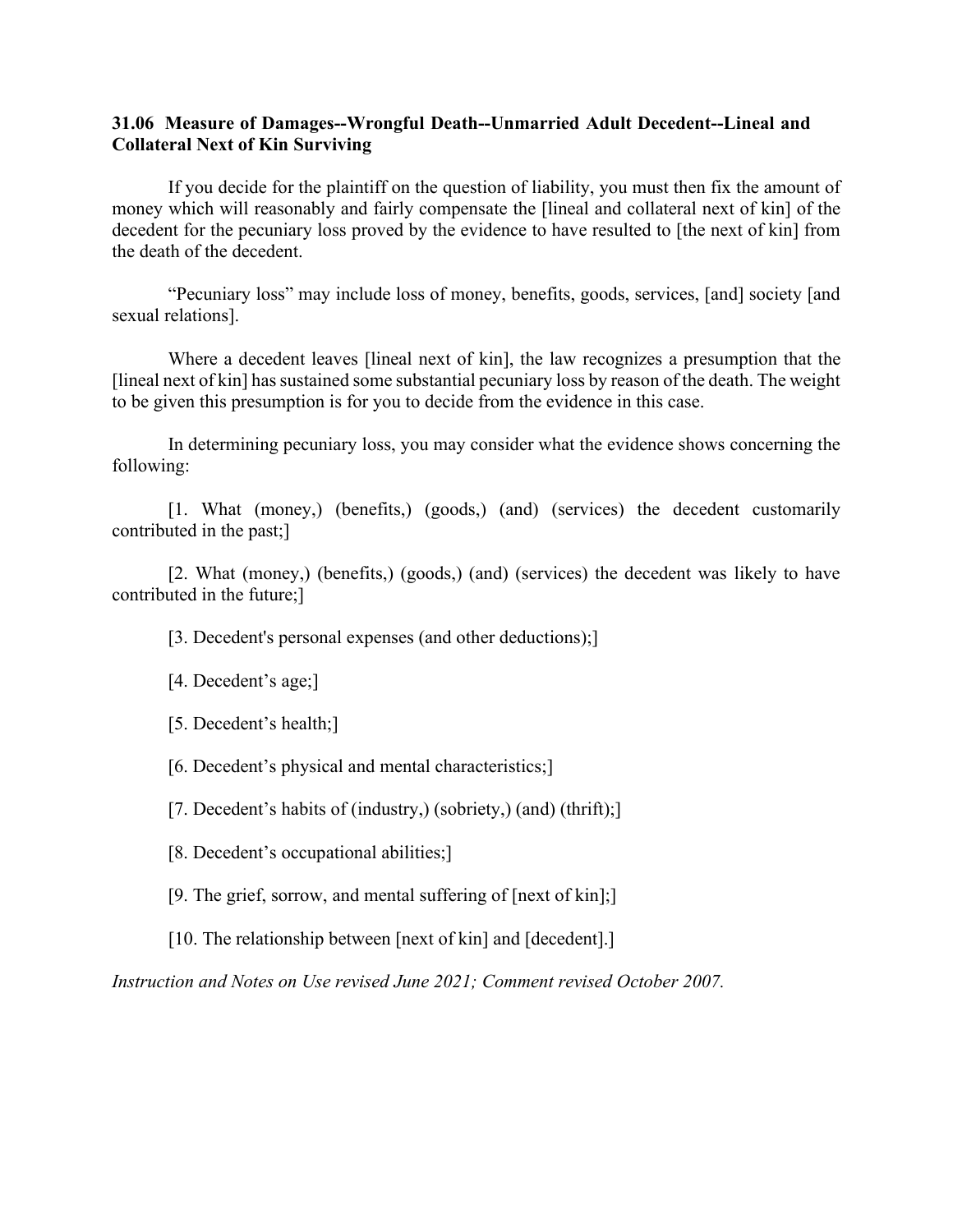### **Notes on Use**

Item 9 is a new addition to the instruction. Its inclusion is based on the 2007 amendmentto the Wrongful Death Act, 740 ILCS 180/2. That amendment (P.A. 95-3) permits the recoveryof damages for grief, sorrow, and mental suffering of the next of kin and applies to causes of action accruing on and after its effective date, May 31, 2007.

Use only those factors 1-10 which have a basis in the evidence.

This instruction should be used with IPI 31.09 which explains why the suit is brought in the name of the personal representative of the deceased.

This instruction should be used with IPI 31.11 defining "society" whenever loss of society is claimed.

### **Comment**

 $\_$  ,  $\_$  ,  $\_$  ,  $\_$  ,  $\_$  ,  $\_$  ,  $\_$  ,  $\_$  ,  $\_$  ,  $\_$  ,  $\_$  ,  $\_$  ,  $\_$  ,  $\_$  ,  $\_$  ,  $\_$  ,  $\_$  ,  $\_$  ,  $\_$  ,  $\_$  ,  $\_$  ,  $\_$  ,  $\_$  ,  $\_$  ,  $\_$  ,  $\_$  ,  $\_$  ,  $\_$  ,  $\_$  ,  $\_$  ,  $\_$  ,  $\_$  ,  $\_$  ,  $\_$  ,  $\_$  ,  $\_$  ,  $\_$  ,

*See* Comments to IPI 31.02 and 31.04.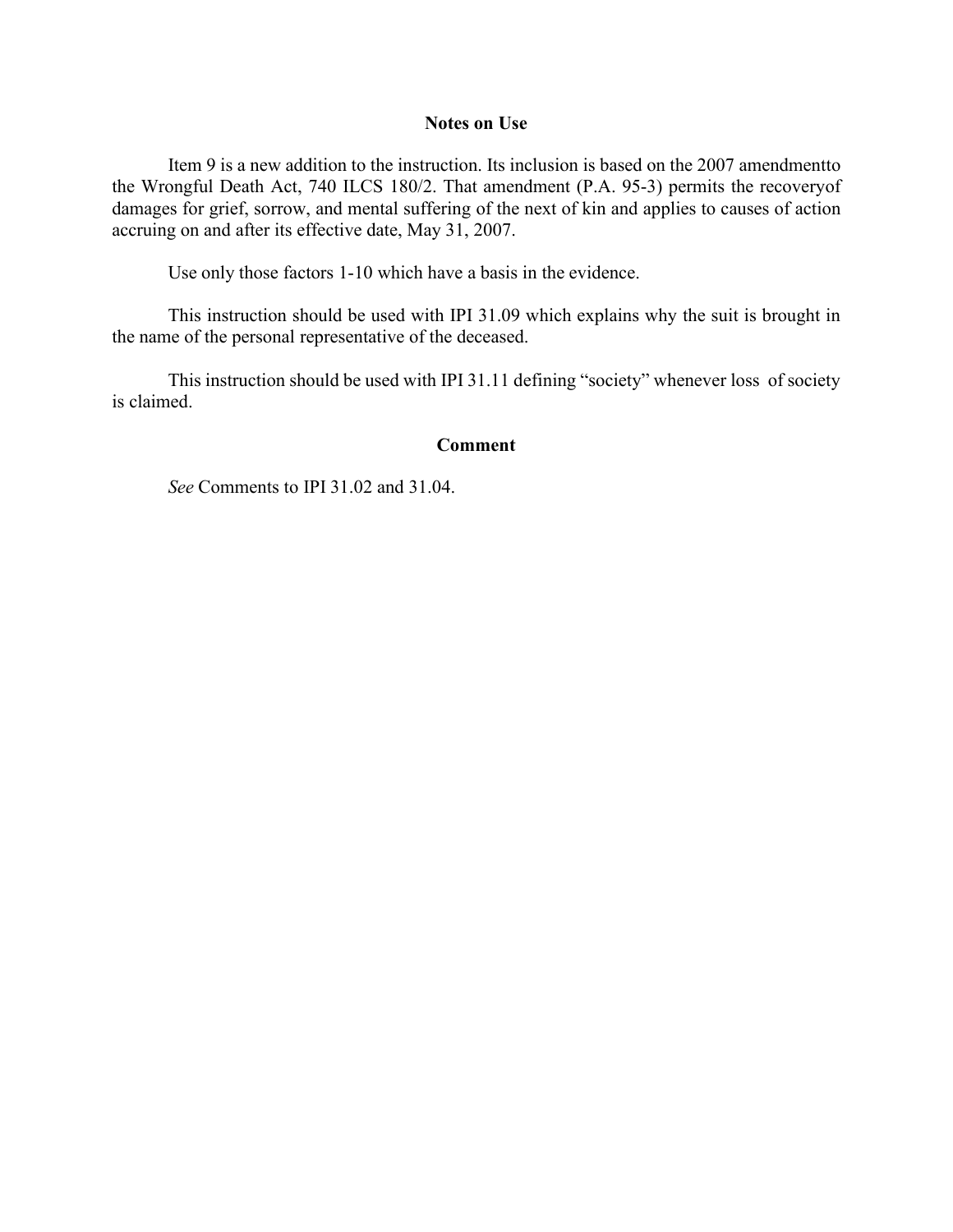### **31.07 Measure of Damages--Wrongful Death--Factors Excluded**

[Under Count<sub>,</sub>] In determining "pecuniary loss" you may not consider the following:

[1. The pain and suffering of the decedent;]

[2. The grief or sorrow of the next of kin;] [or]

[3. The poverty or wealth of the next of kin.]

*Instruction, Notes on Use and Comment revised October 2007.* 

### **Notes on Use**

For causes of action that accrue after May 31, 2007, paragraph 2 should be deleted from this instruction. Under P.A. 95-3, effective May 31, 2007, next of kin may recover damages for their grief, sorrow, and mental suffering.

This instruction is designed to prevent the jury from considering factors which are not elements of damage in a cause of action based on pecuniary injury. If used, it should follow IPI 31.01, 31.04, or 31.06.

Ordinarily evidence is not admitted as to wealth or poverty of the widow or next of kin. Item 3 may be used only when such evidence has been admitted.

In cases brought under the Survival Act, the decedent's pain and suffering may be compensable. Where a trial involves concurrent claims under the Survival Act and the Wrongful Death Act, paragraph 1 should be deleted from this instruction because of the possibility of confusing the jury.

### **Comment**

The emotional aspects of a death are not compensable to the next of kin. *Chi. & A.R. Co. v. Shannon,* 43 Ill. 338 (1867); *Chi. & N.W.R. Co. v. Swett*, 45 Ill. 197 (1867) (pain and suffering of bereavement); *Wilcox v. Bierd,* 330 Ill. 571, 162 N.E. 170 (1928), *aff'g* 235 Ill. App. 126 (3d Dist. 1924) (wealth or poverty of beneficiary); *Ill. Cent. R. Co. v. Baches,* 55 Ill. 379 (1870) (helplessness of beneficiary).

The Legislature has modified the Wrongful Death Act to permit recovery of damages for grief, sorrow, and mental suffering of the lineal next of kin. This amendment applies to all causes of action accruing on and after May 31, 2007. 740 ILCS 180/2.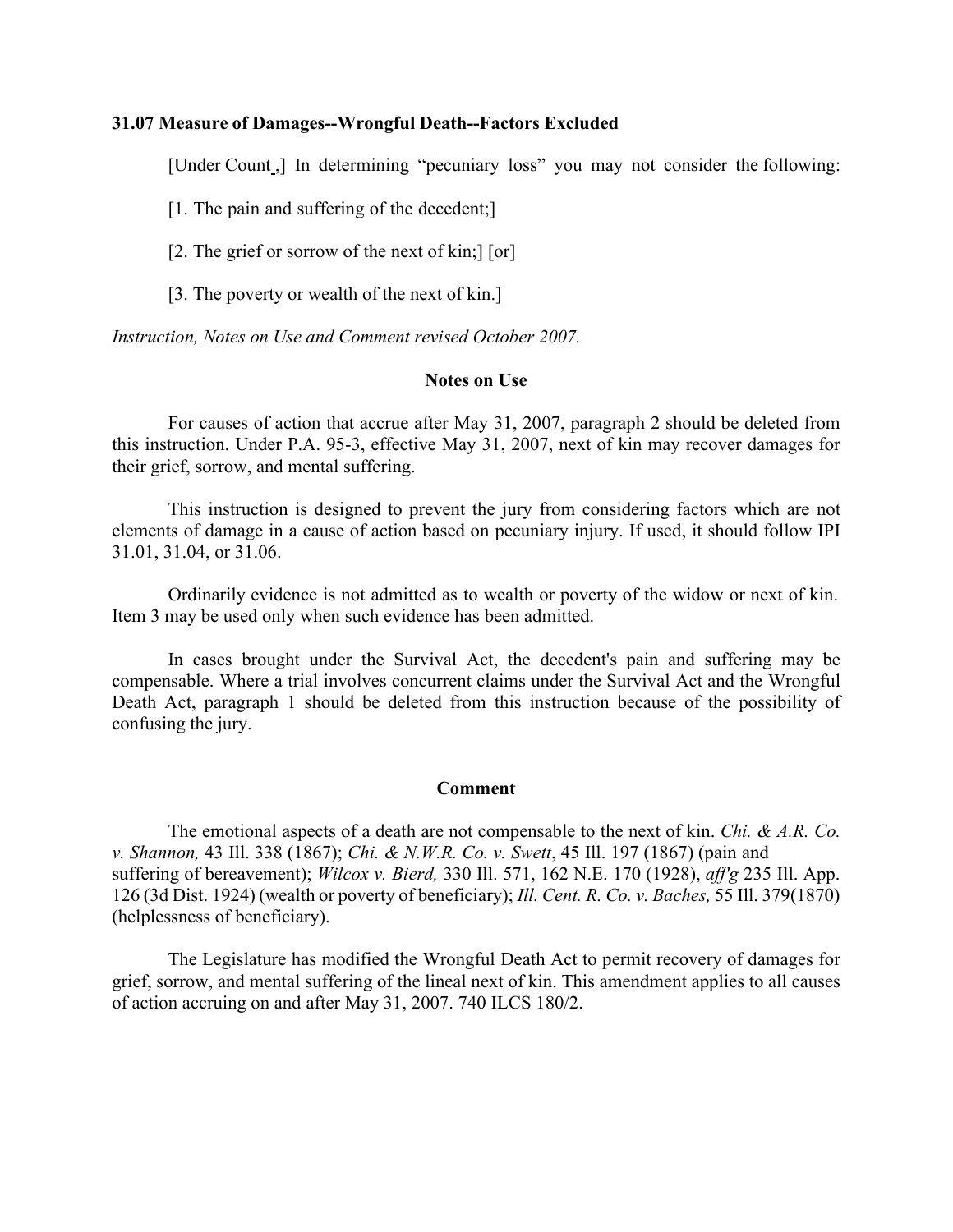# **31.08 Damages--Wrongful Death--Contributory Negligence--More Than One Beneficiary**

[Withdrawn]

## **Comment**

IPI 31.08 formerly read, "If you find that [surviving spouse] [or] [next of kin] negligently contributed to cause the death of the decedent, the negligence of that person does not bar recovery by the plaintiff, but in any award you make you may not include damages for any pecuniary injuries suffered by that person." It has been withdrawn due to the amendment of section 2 of the Wrongful Death Act (740 ILCS 180/2).

 $\_$  ,  $\_$  ,  $\_$  ,  $\_$  ,  $\_$  ,  $\_$  ,  $\_$  ,  $\_$  ,  $\_$  ,  $\_$  ,  $\_$  ,  $\_$  ,  $\_$  ,  $\_$  ,  $\_$  ,  $\_$  ,  $\_$  ,  $\_$  ,  $\_$  ,  $\_$  ,  $\_$  ,  $\_$  ,  $\_$  ,  $\_$  ,  $\_$  ,  $\_$  ,  $\_$  ,  $\_$  ,  $\_$  ,  $\_$  ,  $\_$  ,  $\_$  ,  $\_$  ,  $\_$  ,  $\_$  ,  $\_$  ,  $\_$  ,

*Instruction withdrawn March 2007*.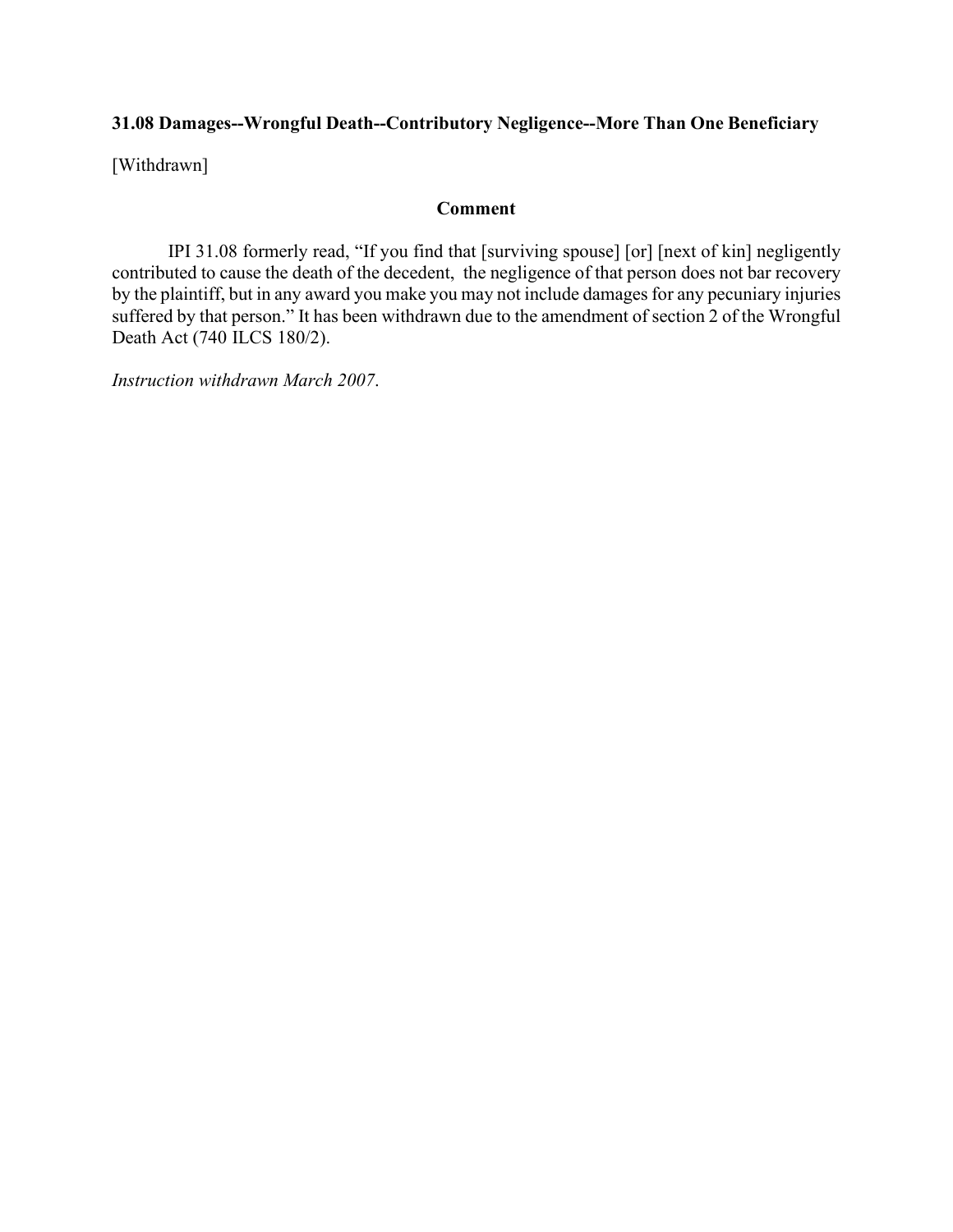### **B31.08 Damages--Wrongful Death--Contributory Fault--Decedent**

If you find that decedent contributed to the total proximate cause of the death of the decedent you shall determine the percentage of contributory (fault) (negligence) of decedent.

If you find that the contributory (fault) (negligence) of the decedent was more than 50% of the total proximate cause of the death of the decedent, then you shall enter a verdict in favor of the defendant(s). If you find that the contributory (fault) (negligence) of the decedent was 50% or less of the total proximate cause of the death of the decedent, then your verdict should be for the plaintiff and you will reduce damages in the manner stated in the instructions.

*Instruction and Notes on Use revised May 2014.* 

### **Notes on Use**

This instruction should be used whenever there is an issue of contributory fault of the decedent. If there is an issue of the beneficiaries' contributory fault, then also use either IPI B31.08.01 (several beneficiaries) or IPI B31.08.02 (sole beneficiary).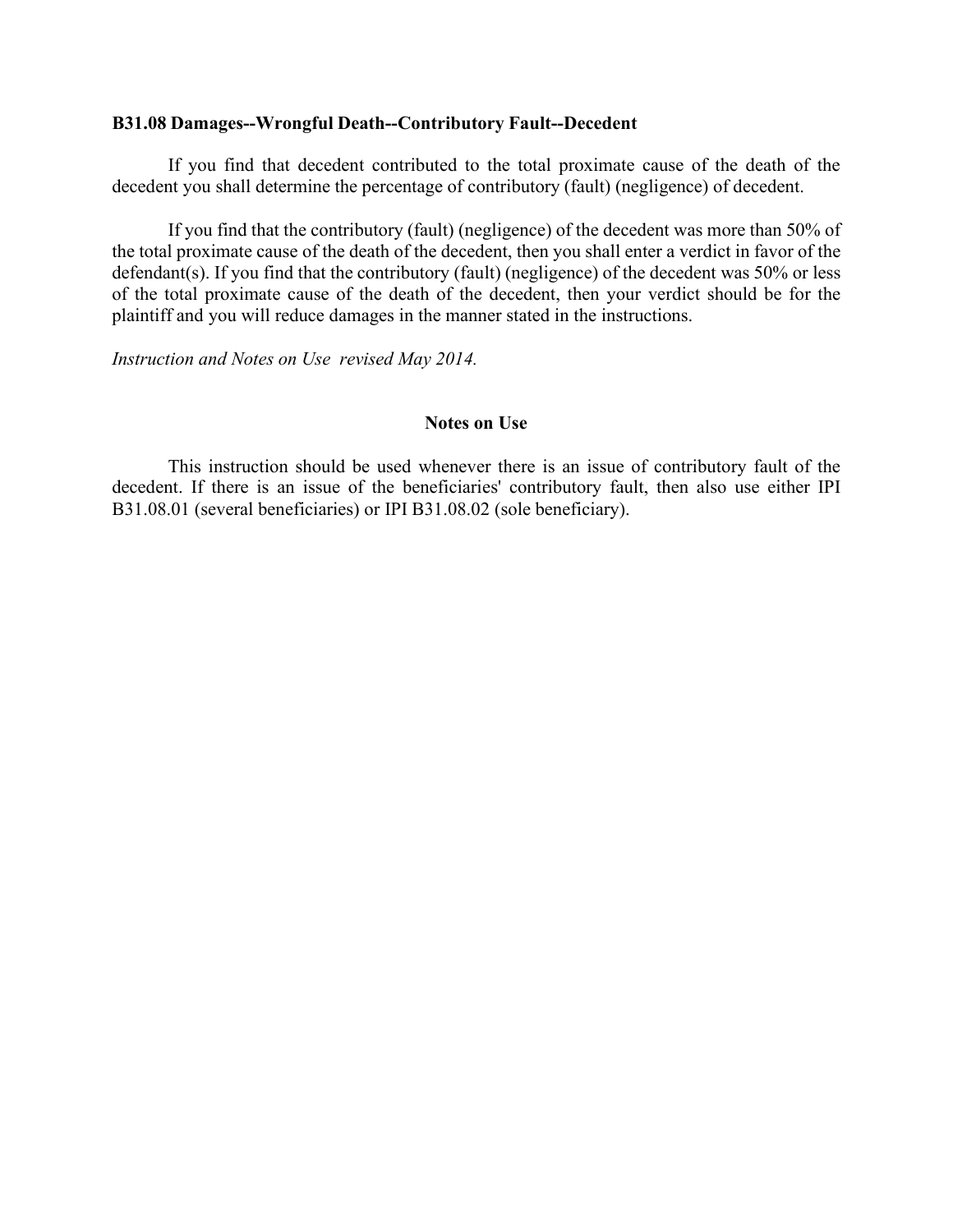### **31.08.01B Damages--Wrongful Death--Contributory Fault –More Than One Beneficiary**

If you find that [any] beneficiary contributed to the total proximate cause of the death of the decedent you shall determine the percentage of contributory (fault) (negligence) of [that] beneficiary.

The contributory (fault) (negligence) of a beneficiary affects his/her right to recover damages.

If you find that the contributory (fault) (negligence) of [any] beneficiary was more than 50% of the total proximate cause of the death of the decedent, then [that] beneficiary shall not recover damages from this suit. However, you are not to consider this fact in arriving at the total amount of damages, if any, in this case.

If you find that the contributory (fault) (negligence) of [any] beneficiary was 50% or less of the total proximate cause of the death of the decedent, his/her damages shall be reduced in that proportion and the Court shall make the adjustments required by law with respect to the recovery of [that] beneficiary.

*Instruction, Notes on Use, and Comment revised May 2014.* 

### **Notes on Use**

This instruction should be used whenever there is an issue of contributory fault as to two or more of the beneficiaries on behalf of whom the suit is brought. If there is an issue of contributory fault of a sole beneficiary, use IPI B31.08.02.

### **Comment**

Contributory fault of a beneficiary no longer bars recovery, but will only reduce that beneficiary's recovery if no greater than 50% of the total fault. 740 ILCS 180/2. The jury's verdict will be adjusted by the Court after a hearing on the issue of dependency. See provisions of 740 ILCS 180/2 for the proper procedure. If the contributory fault of the beneficiary is more than 50% of the total fault, that beneficiary takes nothing and the percentage of dependency the trial judge finds for that beneficiary will inure to the benefit of the defendant. If the contributory fault of the beneficiary is not more than 50% of the total fault, the damages he or she would recover based on the percentage of dependency are reduced by his or her fault, thus reducing the total judgment amount payable by the defendant.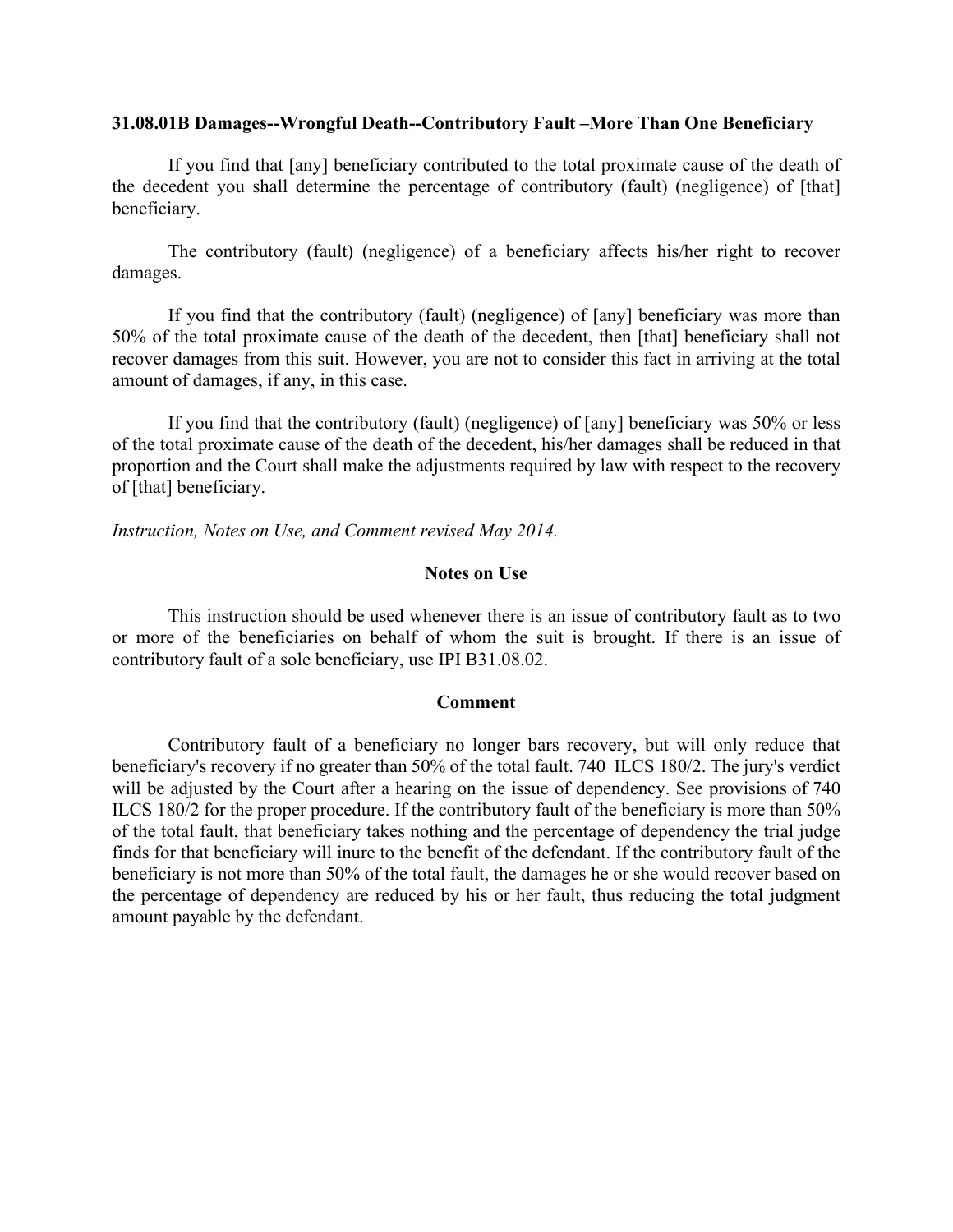### **B31.08.02 Damages--Wrongful Death--Contributory Fault -- Sole Beneficiary**

If you find that the beneficiary contributed to cause the death of the decedent, then you must determine the percentage of the contributory (fault) (negligence) of the beneficiary.

The contributory (fault) (negligence) of the beneficiary affects his/her right to recover damages.

If you find that the contributory (fault) (negligence) of the beneficiary was more than 50% of the total proximate cause of the death of the decedent, then your verdict should be for the defendant(s).

If you find that the contributory (fault) (negligence) of the beneficiary was 50% or less of the total proximate cause of the death of the decedent, then your verdict should be for the plaintiff and the beneficiary's damages shall be reduced in that proportion and the Court shall make the adjustments required by law with respect to the recovery of the beneficiary.

*Instruction, Notes on Use, and Comment approved May 2014.* 

### **Notes on Use**

This instruction should be used whenever there is an issue of contributory fault by the sole beneficiary on whose behalf the suit is brought. If there is an issue of contributory fault as to two or more of the beneficiaries on behalf of whom the suit is brought, use IPI B31.08.01.

### **Comment**

Contributory fault of a beneficiary no longer bars recovery, but will only reduce that beneficiary's recovery if no greater than 50% of the total fault. 740 ILCS 180/2. The jury's verdict will be adjusted by the Court after a hearing on the issue of dependency. See provisions of 740 ILCS 180/2 for the proper procedure. If the contributory fault of the sole beneficiary is more than 50% of the total fault, the beneficiary takes nothing and the verdict should be for the defendant(s). If the contributory fault of the sole beneficiary is not more than 50% of the total fault, the damages he or she would recover based on the percentage of dependency are reduced by his or her fault, thus reducing the total judgment amount payable by the defendant(s).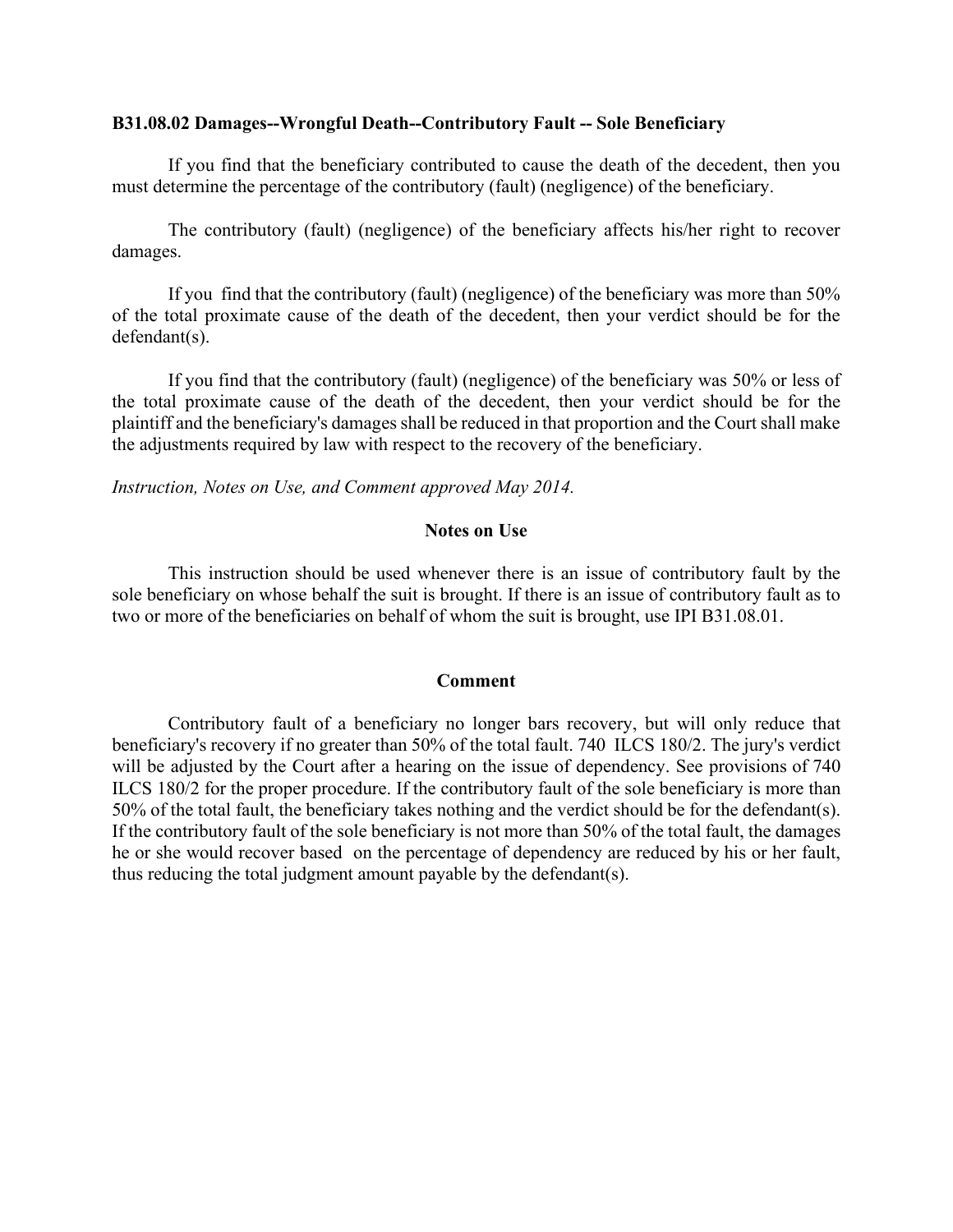#### **31.09 Action for Wrongful Death and Survival Action Brought by Personal Representative**

The plaintiff [administrator's or executor's name] brings this action in a representative capacity by reason of his being [administrator] [executor] of the estate of [deceased's name], deceased. The plaintiff [administrator's or executor's name] represents [names of widow and/or next of kin], the [widow] [and] [next of kin] of the deceased [, and the estate of the deceased]. They are the real parties in interest in this lawsuit,and in that sense are the real plaintiffs whose damages you are to determine if you decide for the [administrator] [executor] of the estate of [deceased's name].

*Instruction revised June 2021.*

### **Notes on Use**

This instruction should be given in cases based on the Wrongful Death Act (740 ILCS 180/1 (1994)) and the Survival Statute (755 ILCS 5/27-6 (1994)), and should be accompanied by the appropriate charges enumerated in IPI 31.01 through 31.10.

If there is a survival action, the bracketed phrase "[and the estate of the deceased]" may be used after naming the widow and next of kin.

### **Comment**

The Wrongful Death Act provides that "every such action shall be brought by and in the names of the personal representatives of" the deceased. 740 ILCS 180/1 (1994). This instruction properly informs the jury of the role the nominal plaintiff has assumed and that the administrator is merely representing the interests of the next of kin.

In the usual case, the widow and next of kin would be the only parties in interest, and there would be no need to mention the estate of the deceased. Under some circumstances, however, it may well be necessary to maintain a clear distinction between the wrongful death count and the survival count throughout the trial, even to the point of separate verdict forms. As is clearly pointed out in the dissent to *Nat'l Bank of Bloomington v. Norfolk & W. Ry. Co., 73* Ill.2d 160, 383 N.E.2d 919, 23 Ill.Dec. 48 (1978), the estate may include persons other than the widow and next of kin; or even if only the widow and next of kin are included, they may well take the money in significantly different proportions under each count.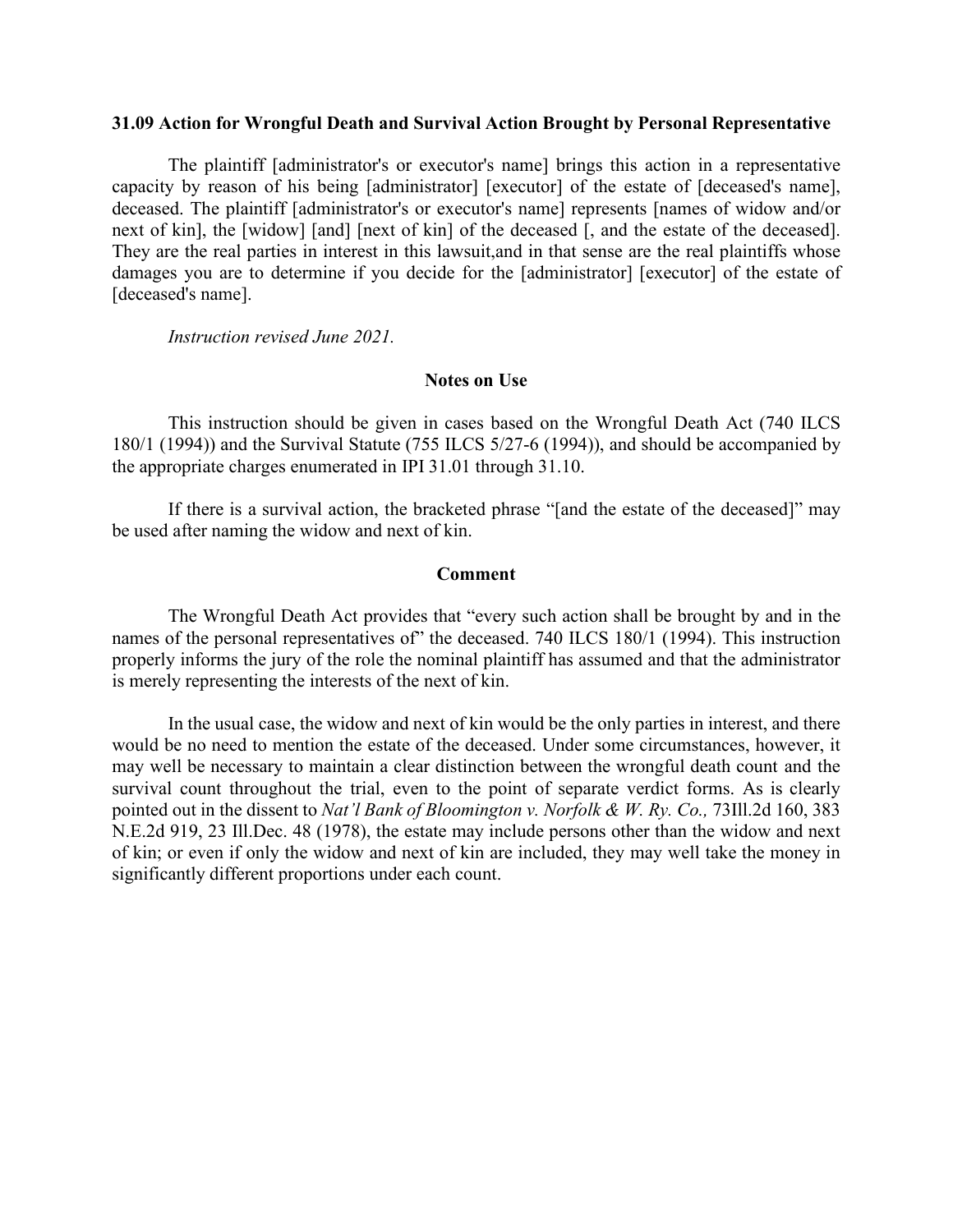#### **31.10 Damages--Survival Action**

If you decide for the plaintiff on the question of liability, you must then fix the amount of money which will reasonably and fairly compensate the estate for any of the following elements of damages proved by the evidence to have resulted from the [negligence] [wrongful conduct] of the defendant during the period between the time of the decedent's injuries and the time of decedent's death, taking into consideration the nature, extent, and duration of the injury: [Here insert the elements of damages which have a basis in the evidence.]

Whether any of these elements of damages has been proved by the evidence is for you to determine.

*Instruction revised June 2021.* 

### **Notes on Use**

If there is both a wrongful death count and a survival count the specific count involved should be designated at the beginning of this instruction.

The bracketed words "wrongful conduct" in the first paragraph may be used instead of "negligence" when the misconduct alleged includes a charge such as willful and wanton conduct or other fault.

Other phrases may be substituted for the bracketed terms "negligence" or "wrongful conduct" or "wrongful conduct of the defendant" where appropriate, such as "unreasonably dangerous condition of the product."

### **Comment**

The phrase "nature, extent, and duration of the injury" is no longer a separate element of damages; rather, it is a factor to be considered in evaluating the other elements. *See* Comment to IPI 30.02.

*Murphy v. Martin Oil Co.,* 56 Ill.2d 423, 308 N.E.2d 583 (1974), specifically referred to survival-action damages of conscious pain and suffering, loss of earnings, medical expenses, physical disability, and property damage.

The fact that a decedent has suffered for only a short period of time is not a bar to a claim for conscious pain and suffering. The duration of the pain and suffering affects the amount of damages to be awarded, not the right to recover damages. *Glover v. City of Chi.,* 106 Ill.App.3d 1066, 436 N.E.2d 623, 62 Ill.Dec. 597 (1st Dist. 1982).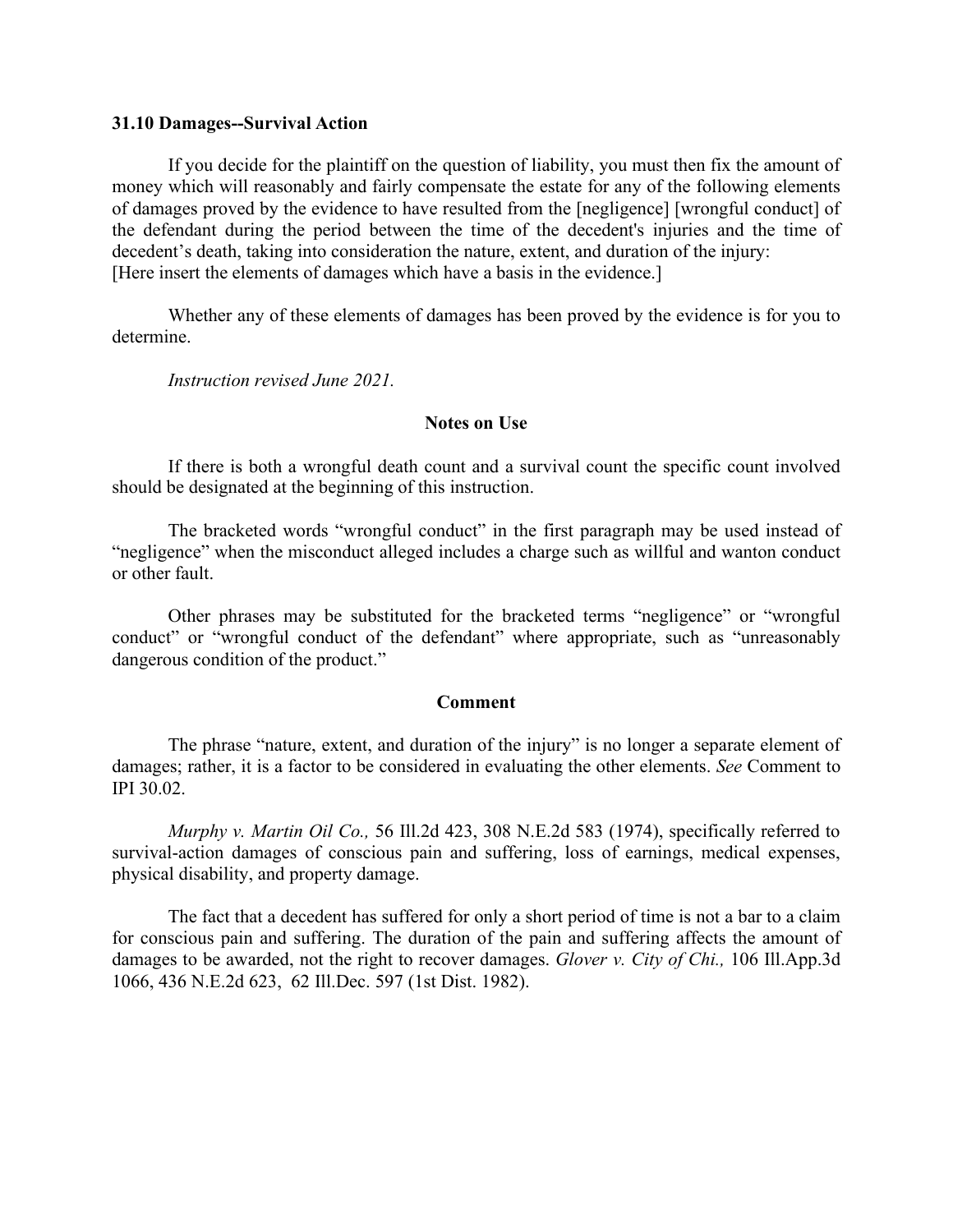#### **31.11 Damages--Loss of Society--Definition**

When I use the term "society" in these instructions, I mean the mutual benefits that each family member receives from the other's continued existence, including love, affection, care, attention, companionship, comfort, guidance, and protection.

#### **Notes on Use**

This instruction should be given whenever any other instruction includes the term "society."

#### **Comment**

*See Sea-Land Servs., Inc. v. Gaudet,* 414 U.S. 573, 585, 94 S.Ct. 806, 815, 39 L.Ed.2d 9 (1974) ("embraces a broad range of mutual benefits each family member receives from the others' continued existence, including love, affection, care, attention, companionship, comfortand protection") (cited in *McDonald v. Fed. Barge Lines, Inc.,* 496 F.2d 1376 (5th Cir. 1974)); *Bullard v. Barnes,* 102 Ill.2d 505, 514, 468 N.E.2d 1228, 1232, 82 Ill.Dec. 448, 452 (1984) ("companionship, guidance, advice, love, and affection"); Vernon's Ann. Mo. Stat. § 537.090 ("companionship, comfort, instruction, guidance, counsel, training, and support"); Cal. Jury Instructions Civil (BAJI) No. 14.50 ("love, companionship, comfort, affection, society, solace or moral support"); Wash. Pattern Jury Instructions Civil No. 31.02 ("love, care, guidance, training, instruction, and protection").

A similar instruction was approved in *Singh v. Air Ill., Inc.*, 165 Ill.App.3d 923, 520 N.E.2d 852, 117 Ill.Dec. 501 (1st Dist. 1988), and *Drake v. Harrison,* 151 Ill.App.3d 1082, 503 N.E.2d 1072, 1076, 105 Ill.Dec. 66, 70 (5th Dist. 1987). *See also Lorenz v. Air Ill., Inc.,* 168 Ill.App.3d 1060, 522 N.E.2d 1352, 119 Ill.Dec. 493 (1st Dist. 1988) (similar instruction not error).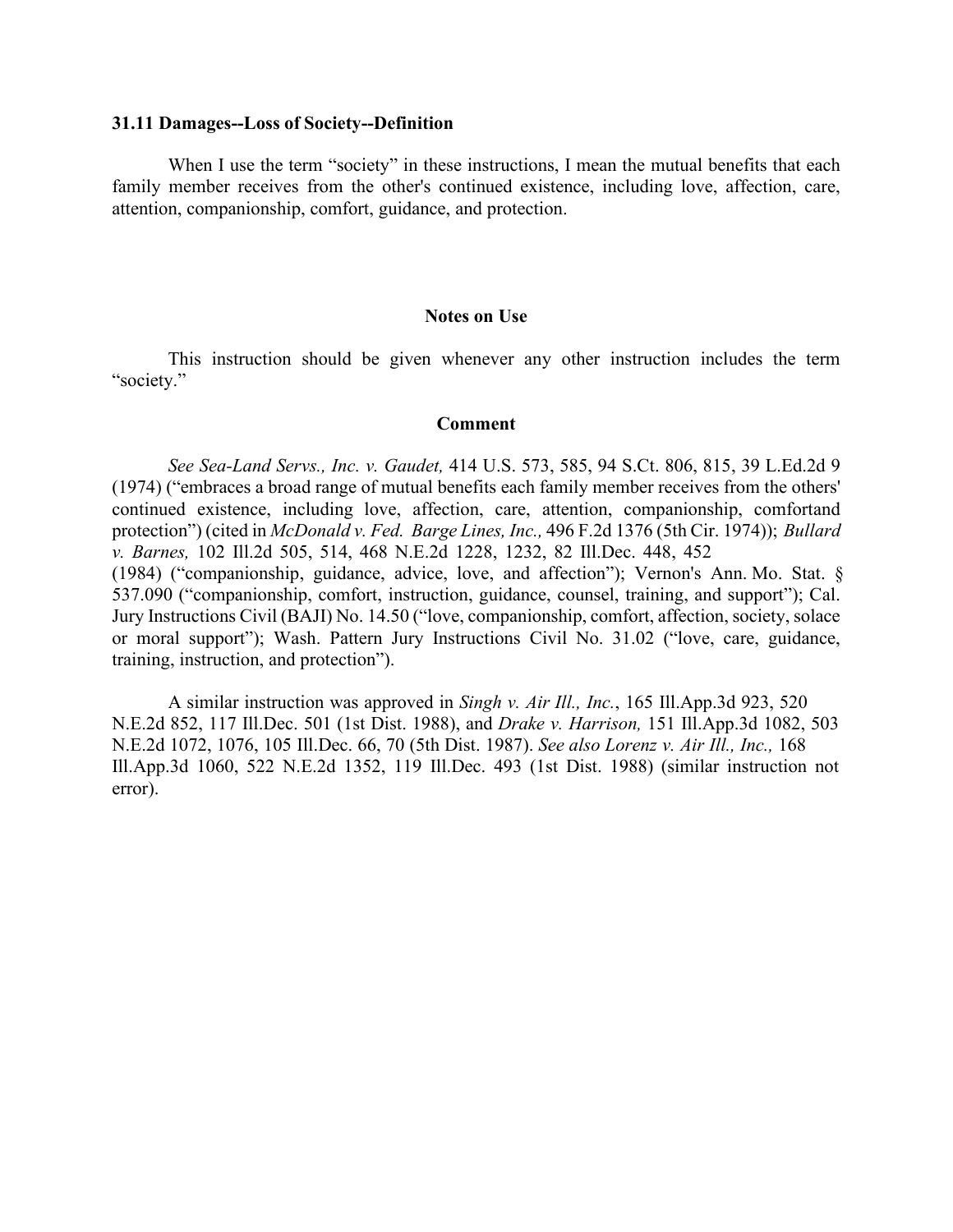### **31.12 Wrongful Death Case--Discount of Future Damages**

If you find for the plaintiff, then in assessing damages you may consider how long the [names of widow and/or next of kin] will be likely to sustain pecuniary losses as a result of [decedent's name]'s death, considering how long [decedent's name] was likely to have lived and how long [names of widow and/or next of kin] [is] [are] likely to live.

In calculating the amount of these pecuniary losses consisting of money, benefits, goods or services, you must determine their present cash value. "Present cash value" means the sum of money needed now which, together with what that sum may reasonably be expected to earn in the future, will equal the amounts of those pecuniary losses at the times in the future when they will be sustained.

Damages for [loss of sexual relations] [loss of society] [grief, sorrow, and mental suffering] are not reduced to present cash value.

*Instruction and Comment revised June 2021.* 

### **Notes on Use**

If mortality tables are in evidence use IPI 31.13 instead.

### **Comment**

This instruction was formerly IPI 34.03.

*See* Comments to IPI 34.02 and 34.04.

This instruction is intended to satisfy the requirement that the jury be informed that they must reduce to present cash value any award for future pecuniary damages suffered by next of kin. *Allendorf v. Elgin, J. & E. Ry. Co.,* 8 Ill.2d 164, 133 N.E.2d 288 (1956), *cert. denied,* 352 U.S. 833, 77 S.Ct. 49, 1 L.Ed.2d 53 (1956).

*See* 59 Ill. B.J. 581, 60 Ill. B.J. 97, and 60 Ill. B.J. 520.

This instruction and IPI 31.13 (formerly IPI 34.03 and 34.05) were approved in *Baird v. Chi., B. & Q.R. Co.,* 32 Ill.App.3d 1, 7, 334 N.E.2d 920, 925 (4th Dist. 1975), *aff'd*, 63 Ill.2d 463, 349 N.E.2d 413 (1976).

The appellate court has held that damages for loss of a decedent's consortium or society are not reduced to present cash value. *Lorenz v. Air Ill., Inc.,* 168 Ill.App.3d 1060, 522 N.E.2d 1352, 119 Ill.Dec. 493 (1st Dist. 1988); *Exch. Nat'l Bank of Chi. v. Air Ill., Inc.,* 167 Ill.App.3d 1081, 522 N.E.2d 146, 118 Ill.Dec. 691 (1st Dist. 1988); *see also Singh v.*

*Air Ill., Inc.,* 165 Ill.App.3d 923, 520 N.E.2d 852, 117 Ill.Dec. 501 (1st Dist. 1988) (issue waived, but would not have been error even absent waiver). Furthermore, future damages, such as pain and suffering and other noneconomic damages, which cannot be computed on a yearly basis with arithmetic certainty are not reduced to present cash value. *Drews v. Gobel Freight Lines, Inc.*, 144 Ill. 2d 84, 161 Ill. Dec. 324, 578 N.E.2d 970 (1991).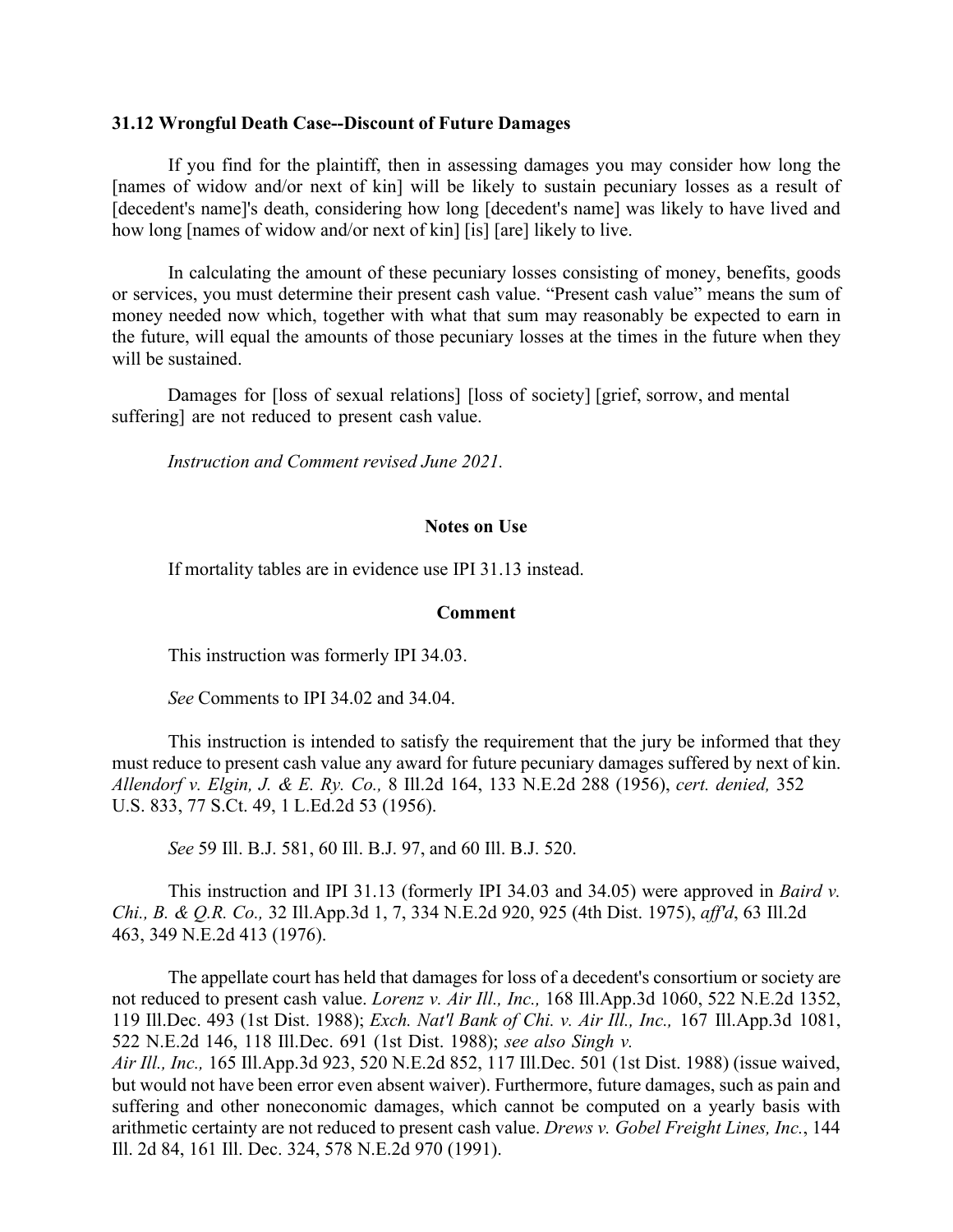For a discussion of a stipulated calculation of future damages from date of death rather than from date of trial, see *In re Air Crash Disaster Near Chicago, Illinois, on May 25, 1979,* 

644 F.2d 633 (7th Cir. 1981) (court construes the requirement of this instruction and IPI 31.13 (formerly IPI 34.03 and 34.05) as requiring discounting of future earnings from date of trial).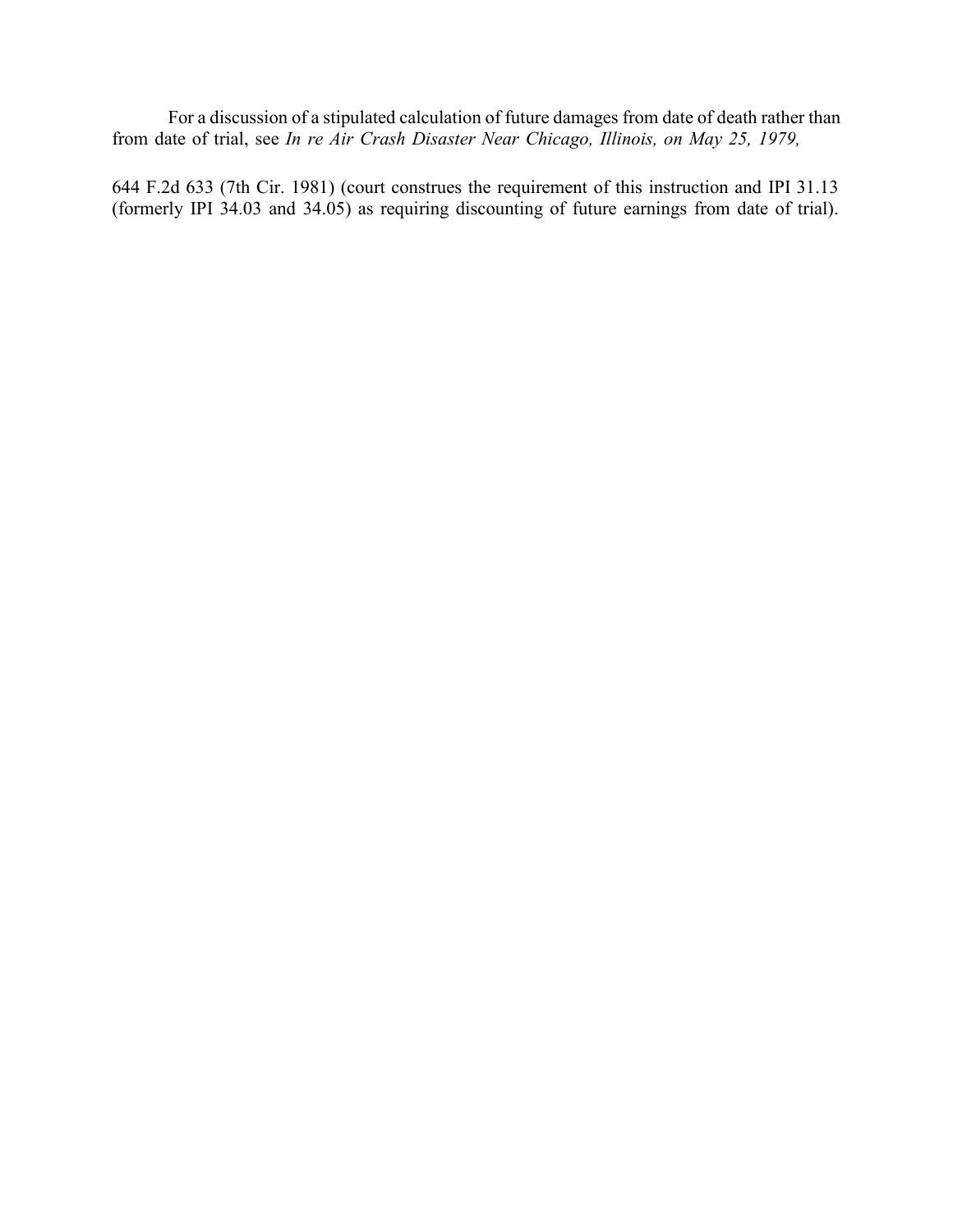### **31.13 Mortality Tables as Evidence of Damages--Wrongful Death Case**

If you find for the plaintiff, then in assessing damages you may consider how long the [names of widow and/or next of kin] will be likely to sustain pecuniary losses as a result of [decedent's name]'s death, considering how long [decedent's name] was likely to have lived and how long [names of widow and/or next of kin] [is] [are] likely to live.

According to a table of mortality in evidence, the life expectancy of a [male] person aged years is years. That of a [female] person aged years is years [and that of a (male) person aged \_\_\_ years is \_\_ years]. These figures are not conclusive. They are the average life expectancies of persons who have reached those ages. They may be considered by you in connection with other evidence relating to the probable life expectancies of the decedent and [his widow] [and] [his next of kin] including evidence of the decedent's occupation, health, habits and activities, bearing in mind that some persons live longer and some persons live less than the average.

In calculating the amount of these pecuniary losses consisting of money, benefits, goods or services, you must determine their present cash value. "Present cash value" means the sum of money needed now which, together with what that sum may reasonably be expected to earn in the future, will equal the amounts of those pecuniary losses at the times in the future when they will be sustained.

Damages for [loss of sexual relations] [loss of society] [grief, sorrow, and mental suffering] are not reduced to present cash value.

*Instruction and Comment revised June 2021.* 

### **Notes on Use**

If mortality tables are not in evidence, use IPI 31.12 instead.

The age of the deceased at the time of his death and his life expectancy and the ages of the widow and respective next of kin and their life expectancies should be placed in the appropriate blanks in this instruction. The bracketed material should be used when the evidence requires it.

### **Comment**

This instruction was formerly 34.05.

*See* Comments to IPI 34.02 and 34.04.

This instruction (as IPI 34.05) was approved by the Illinois Supreme Court. *Baird v. Chi., B. & Q. R. Co.,* 63 Ill.2d 463, 471, 349 N.E.2d 413, 417 (1976).

The appellate court has held that damages for loss of a decedent's consortium or society are not reduced to present cash value. *Lorenz v. Air Ill., Inc.*, 168 Ill.App.3d 1060, 522 N.E.2d 1352, 119 Ill.Dec. 493 (1st Dist. 1988); *Exch. Nat'l Bank v. Air Ill., Inc.,* 167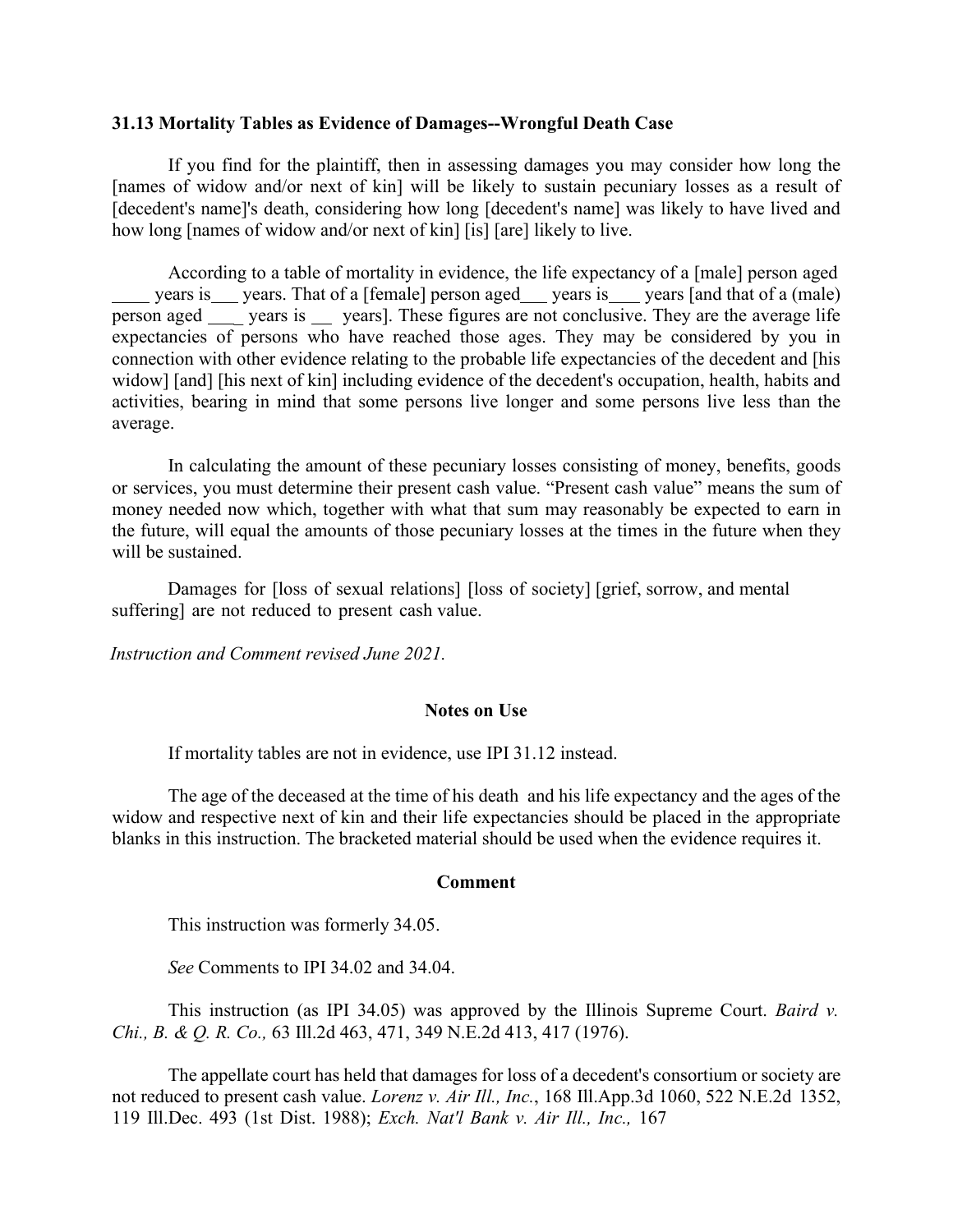Ill.App.3d 1081, 522 N.E.2d 146, 118 Ill.Dec. 691 (1st Dist. 1988); *see also Singh v. Air Ill., Inc.,* 165 Ill.App.3d 923, 520 N.E.2d 852, 117 Ill.Dec. 501 (1st Dist. 1988) (issue waived, but would not have been error even absent waiver). Furthermore, future damages, such as pain and suffering and other noneconomic damages, which cannot be computed on a yearly basis with arithmetic certainty are not reduced to present cash value. *Drews v. Gobel Freight Lines, Inc.*, 144 Ill. 2d 84, 161 Ill. Dec. 324, 578 N.E.2d 970 (1991).

The appellate court has held that, where undisputed expert testimony is given in regard to life expectancy, the court may provide the jury with a modified IPI 31.13 instruction. *See Gretencord-Szobar v. Kokoszka*, 2021 IL App (3d) 200015.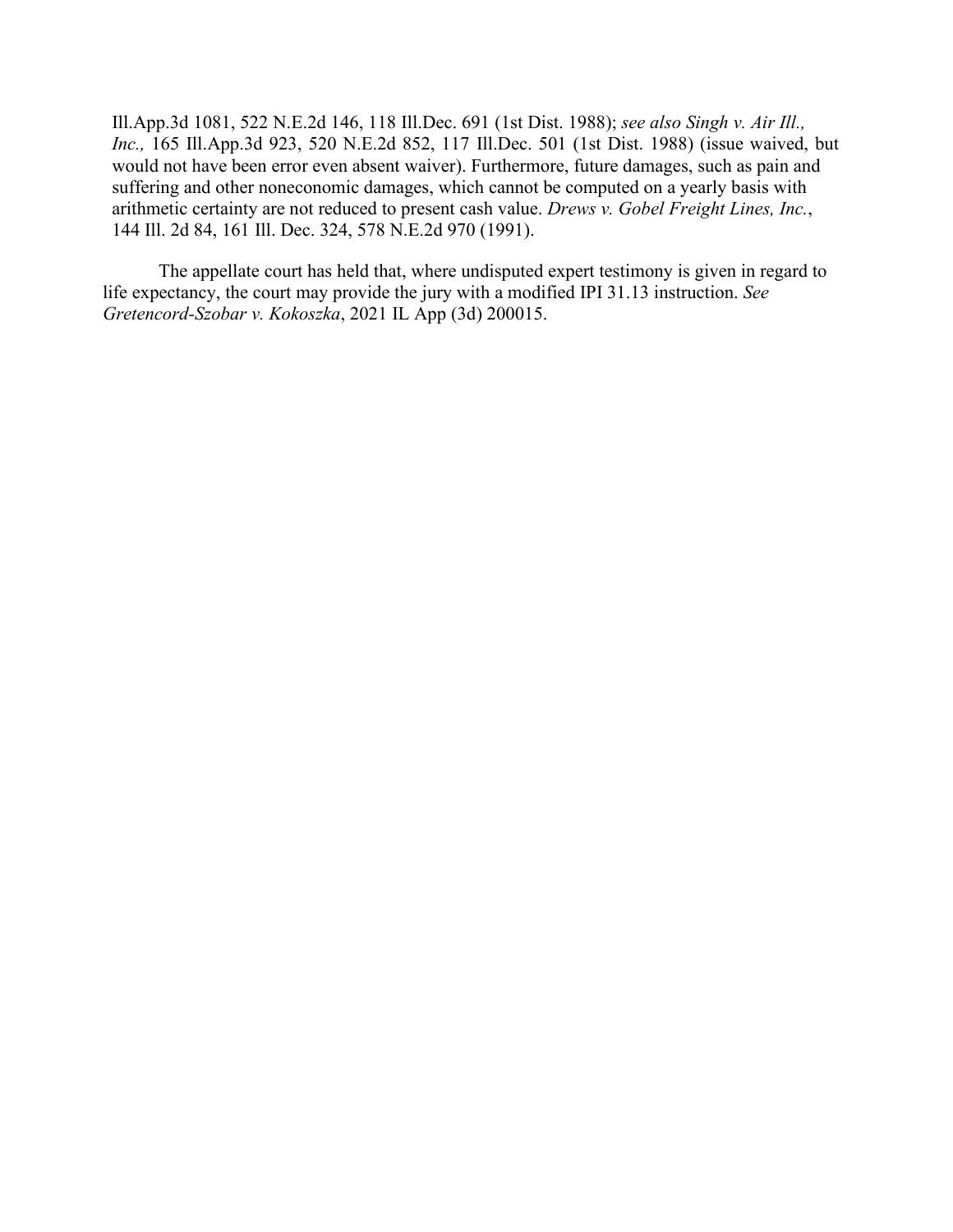### **31.14 Funeral Expenses – Independent Action by Administrator/Executor**

If you find for the plaintiff, then in assessing damages under Count , brought by the [administrator] [executor] of the estate of [decedent's name], you must then fix the amount of money that will reasonably and fairly compensate the estate for the funeral and burial expenses proved by the evidence to have been incurred by the estate.

[Further, if you decide for the plaintiff on the question of liability, you must then fix the amount of money that will reasonably and fairly compensate the estate for medical bills proved by the evidence to have resulted from the [negligence] [wrongful conduct] of the defendant during the period between the time of the decedent's injuries and the time of [his/her] death.]

Whether any of the elements of damages has been proved by the evidence is for you to determine.

*Instruction, Notes on Use and Comment approved May 2018.* 

### **Notes on Use**

Where there is a wrongful death, but no claim under the "Family Expense Statute" (750 ILCS 65/15), the administrator or executor of the decedent's estate may bring an independent action seeking the funeral and burial expenses paid by the estate and the medical expenses caused by the defendant's negligent or wrongful conduct. This instruction may be used to address damages for funeral and burial expenses and medical expenses incurred by the decedent's estate that are not otherwise recoverable under a Survival Act claim.

The bracketed words "wrongful conduct" in the first paragraph may be used instead of "negligence" when the misconduct alleged includes a charge such as willful and wanton conduct or other fault.

Other phrases may be substituted for the bracketed terms "negligence" or "wrongful conduct" or "wrongful conduct of the defendant" where appropriate, such as "unreasonably dangerous condition of the product."

#### **Comment**

Where a decedent leaves no spouse or parent, expenses for medical and/or funeral expenses cannot be recovered under the "Family Expense Statute" (750 ILCS 65/15). In the circumstance where there is no surviving spouse or parent, the administrator or executor of an estate can bring an independent action for medical and funeral expenses. *Eggimann v. Wise*, 56 Ill.App.2d 385, 206 N.E.2d 472 (3rd Dist. 1964); *Chidester v. Cagwin*, 76 Ill.App.2d 477, 222 N.E. 2d 274 (2nd Dist. 1966); *Strandell v. Jackson Cty., Ill.*, 684 F. Supp. 126 (1986). The damages for funeral expenses are not otherwise collectable under a Wrongful Death Act claim. *See Sanders v. Schultz*, 20 Ill.2d 301, 170 N.E. 2d 163 (1960), *Baez v. Rosenburg*, 409 Ill.App.3d 525, 949 N.E. 2d 250 (1<sup>st</sup> Dist. 2011).